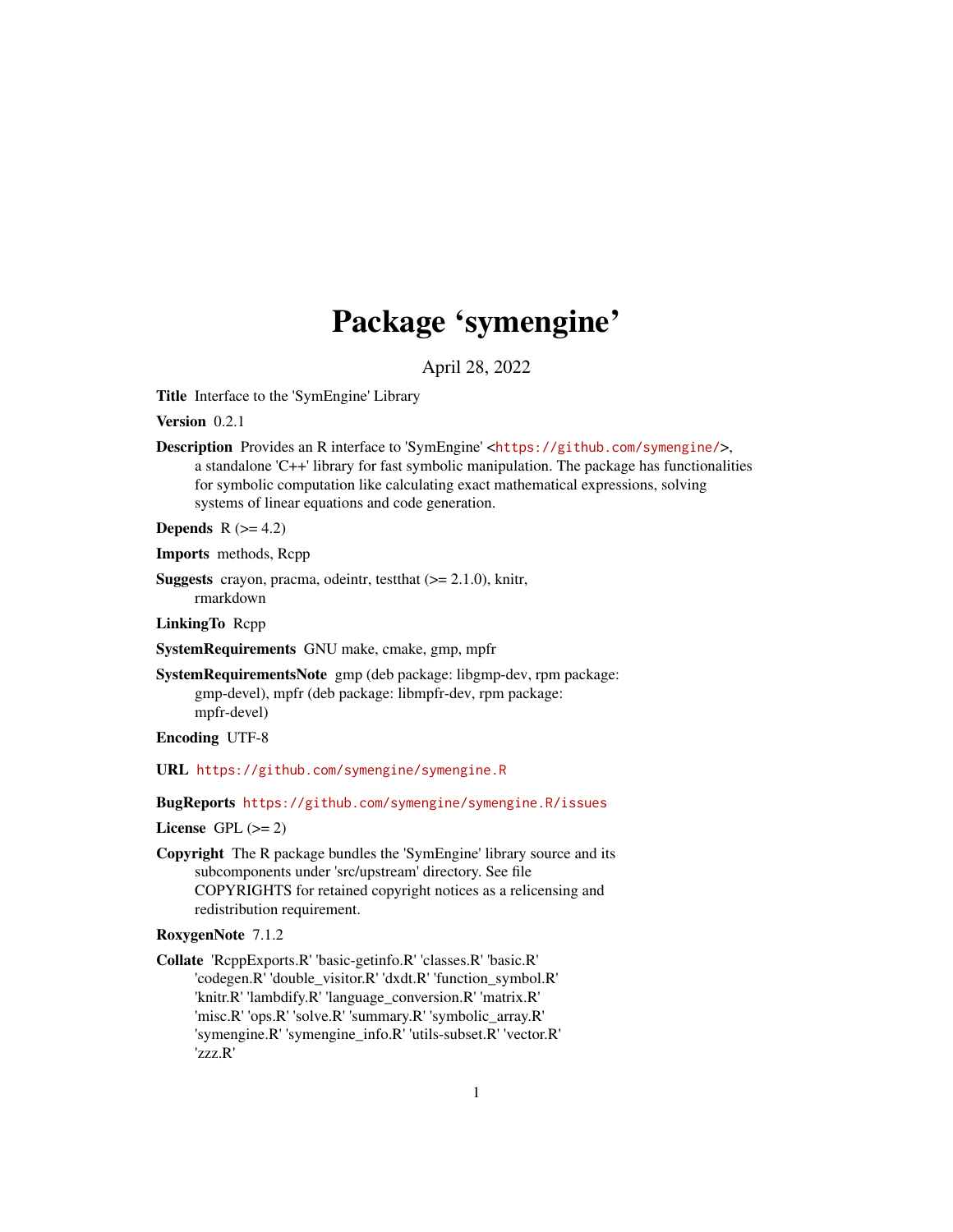## VignetteBuilder knitr

NeedsCompilation yes

Author Jialin Ma [cre, aut], Isuru Fernando [aut], Xin Chen [aut]

Maintainer Jialin Ma <marlin@inventati.org>

Repository CRAN

Date/Publication 2022-04-28 06:50:02 UTC

## R topics documented:

|    | 3 |
|----|---|
|    | 5 |
|    | 6 |
|    | 7 |
|    | 7 |
|    | 8 |
|    | 8 |
|    | 9 |
| 10 |   |
| 12 |   |
| 13 |   |
| 13 |   |
| 14 |   |
| 15 |   |
| 16 |   |
| 17 |   |
| 18 |   |
| 19 |   |
| 20 |   |
| 21 |   |
| 22 |   |
| 23 |   |
| 24 |   |
| 24 |   |
| 25 |   |

#### **Index** [27](#page-26-0)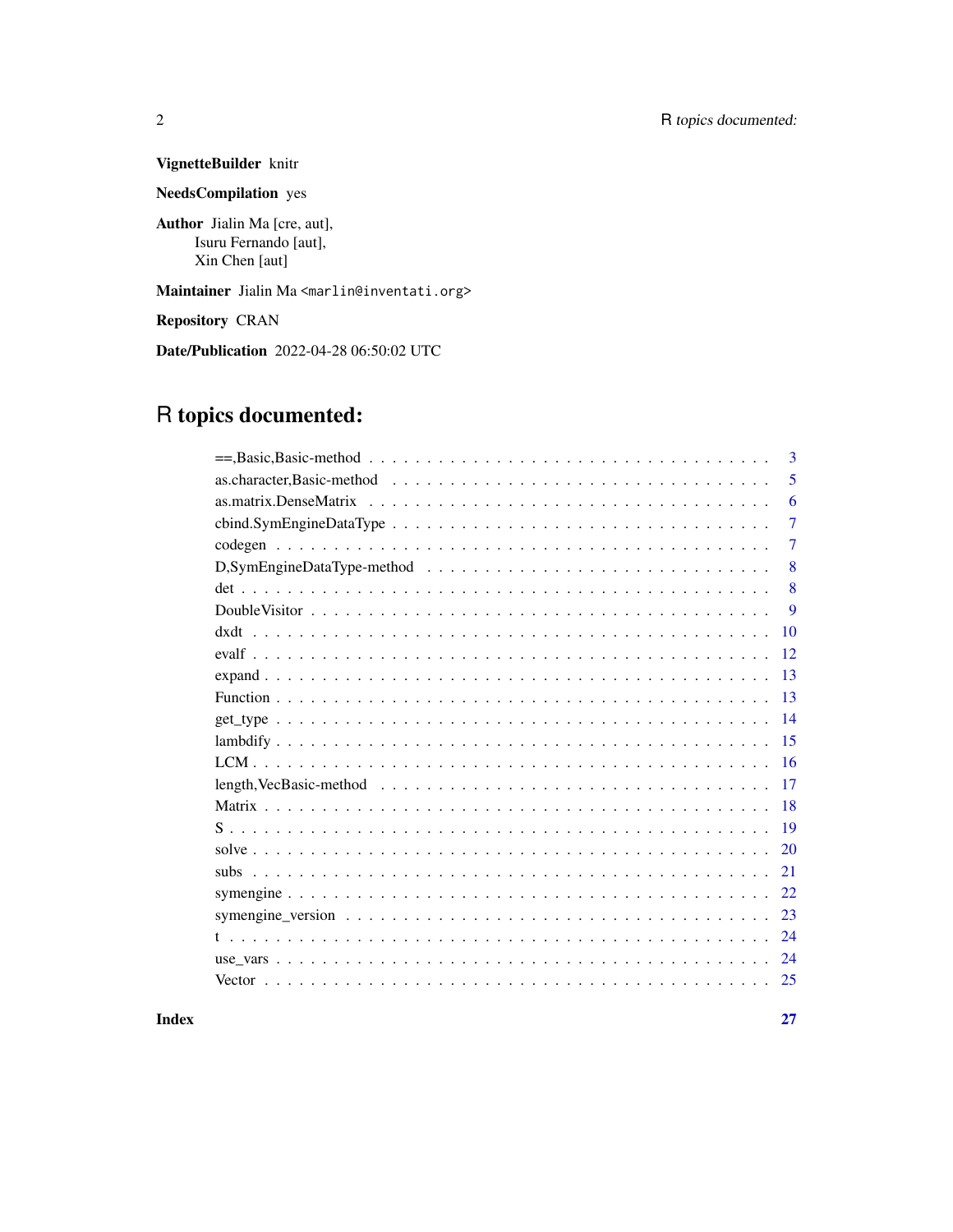<span id="page-2-0"></span>==,Basic,Basic-method *Bindings for Operators and Math Functions*

#### Description

These are S4 methods defined for Basic, VecBasic and DenseMatrix.

#### Usage

```
## S4 method for signature 'Basic,Basic'
e1 == e2## S4 method for signature 'Basic,Basic'
e1 != e2## S4 method for signature 'SymEngineDataType,SymEngineDataType'
Arith(e1, e2)
## S4 method for signature 'SymEngineDataType,vector'
Arith(e1, e2)
## S4 method for signature 'vector,SymEngineDataType'
Arith(e1, e2)
## S4 method for signature 'SymEngineDataType,missing'
e1 - e2## S4 method for signature 'SymEngineDataType,missing'
e1 + e2
## S4 method for signature 'DenseMatrix, DenseMatrix'
x %*% y
## S4 method for signature 'VecBasic, VecBasic'
x %*% y
## S4 method for signature 'DenseMatrix, VecBasic'
x %*% y
## S4 method for signature 'DenseMatrix, vector'
x %*% y
## S4 method for signature 'VecBasic,DenseMatrix'
x %*% y
## S4 method for signature 'vector,DenseMatrix'
x %*% y
```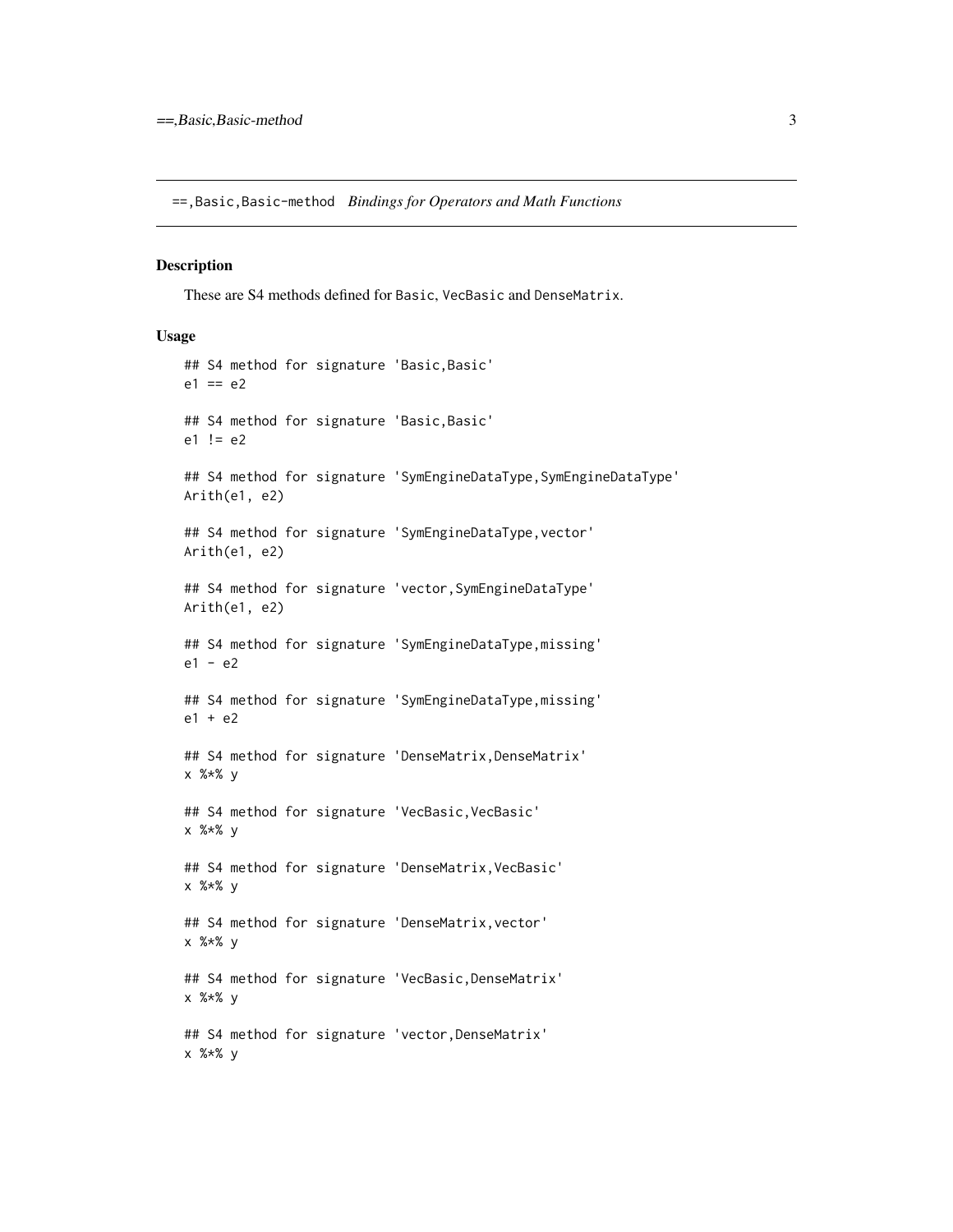```
## S4 method for signature 'SymEngineDataType'
Math(x)
## S4 method for signature 'SymEngineDataType'
sinpi(x)
## S4 method for signature 'SymEngineDataType'
cospi(x)
## S4 method for signature 'SymEngineDataType'
tanpi(x)
## S4 method for signature 'SymEngineDataType'
log(x, base)
## S4 method for signature 'SymEngineDataType'
log2(x)## S4 method for signature 'SymEngineDataType'
log10(x)
## S4 method for signature 'SymEngineDataType'
log1p(x)## S4 method for signature 'SymEngineDataType'
expm1(x)
## S4 method for signature 'SymEngineDataType'
sum(x, ..., na.rm = FALSE)## S4 method for signature 'SymEngineDataType'
```
## Arguments

e1, e2, x, y, base, ... Objects. na.rm Ignored

 $prod(x, ..., na.rm = FALSE)$ 

#### Value

== and != will return a logical vector. Other functions will return a Basic, VecBasic or DenseMatrix.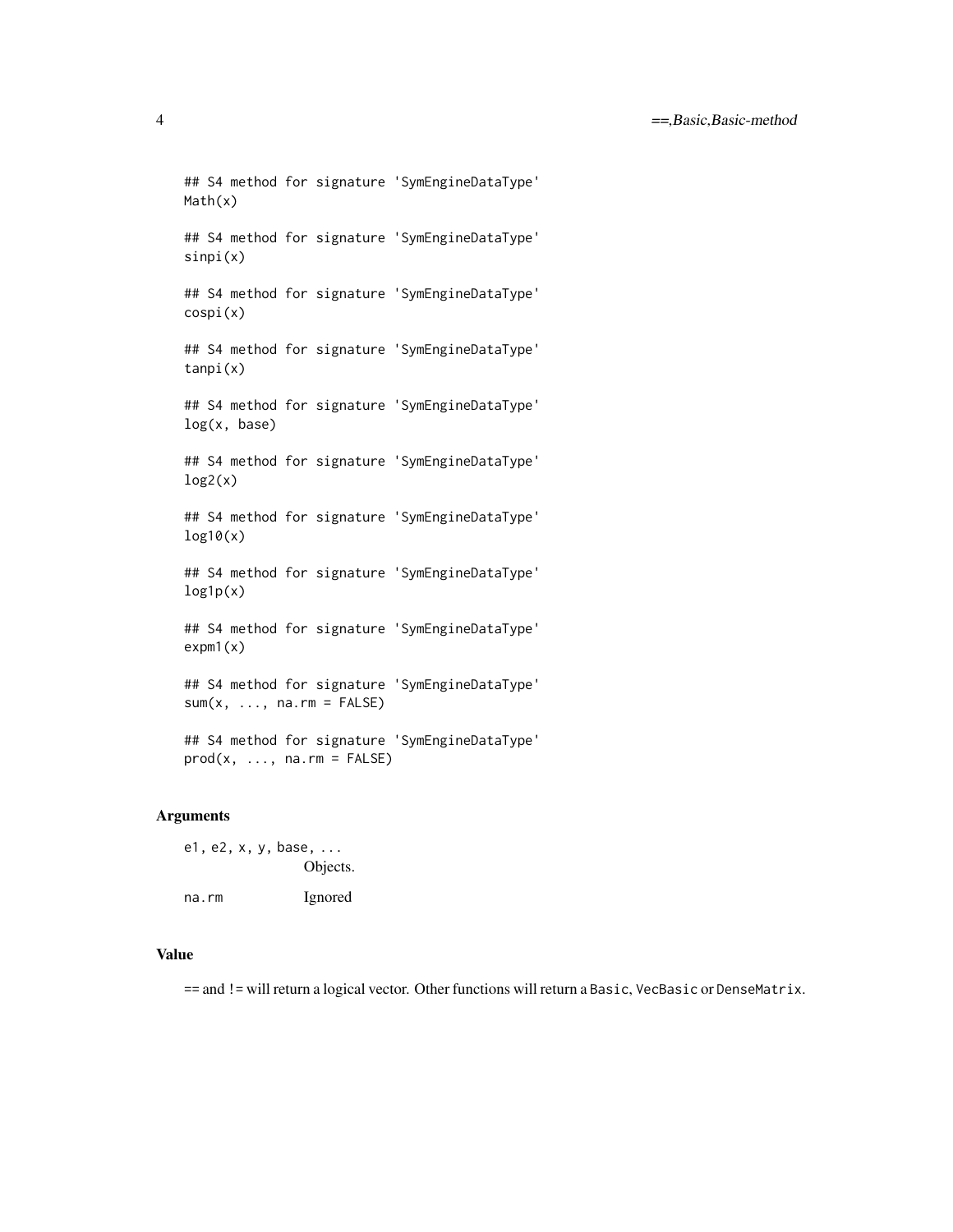<span id="page-4-0"></span>as.character,Basic-method

*Some Conversion Methods*

#### Description

Miscellaneous S4 methods defined for converting a Basic or VecBasic object to R number/string/language object.

#### Usage

```
## S4 method for signature 'Basic'
as.character(x)
## S4 method for signature 'Basic'
as.numeric(x)
## S4 method for signature 'Basic'
as.integer(x)
## S4 method for signature 'VecBasic'
as.character(x)
## S4 method for signature 'VecBasic'
as.numeric(x)
## S4 method for signature 'VecBasic'
as.integer(x)
as.language(x)
## S4 method for signature 'Basic'
as.language(x)
```
#### Arguments

x The object to be converted.

#### Value

Same as default methods of these generics. as.language() may return symbol, integer, double or call.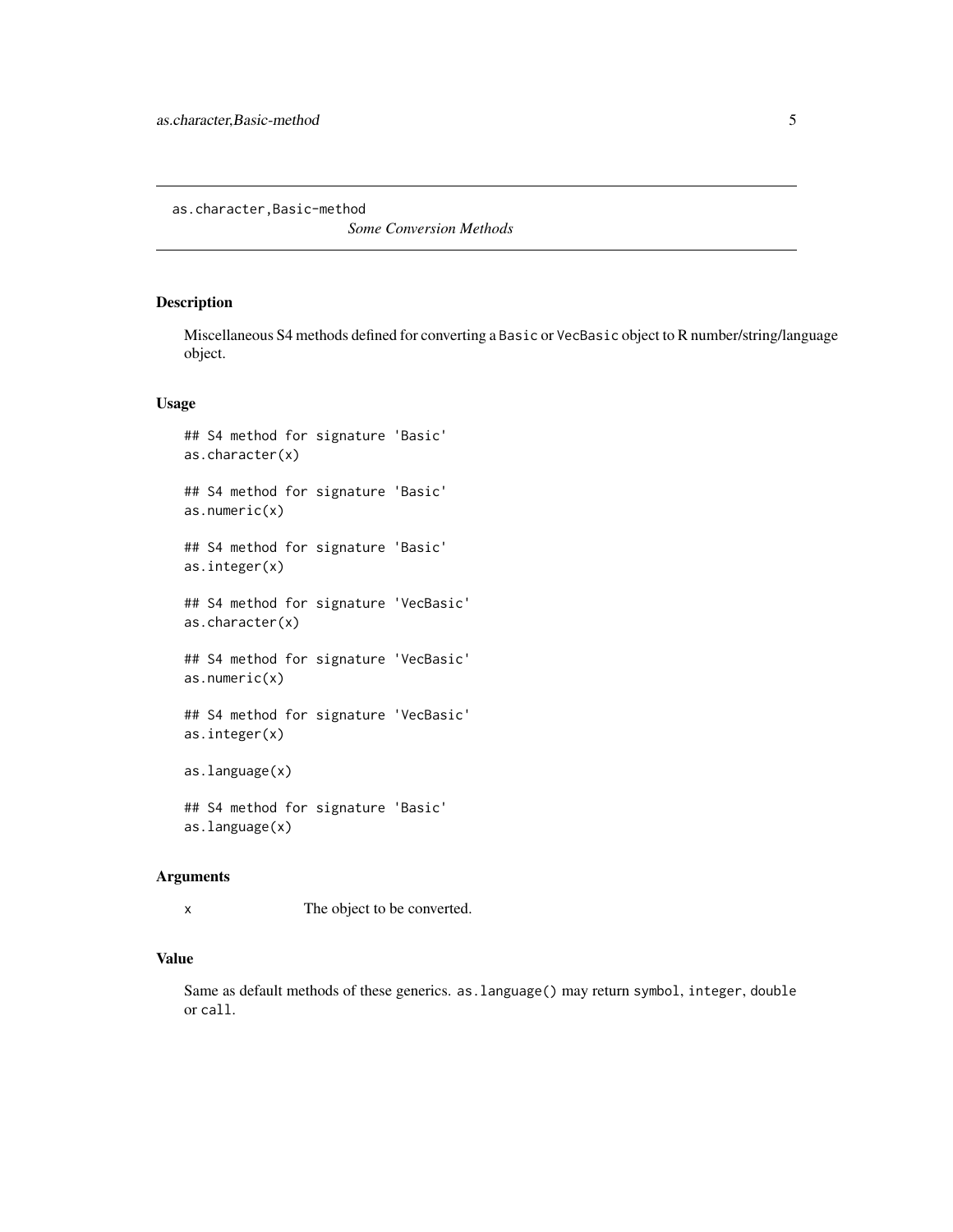<span id="page-5-0"></span>as.matrix.DenseMatrix *Methods Related to DenseMatrix*

#### Description

These are miscellaneous S3/S4 methods defined for DenseMatrix class.

#### Usage

```
## S3 method for class 'DenseMatrix'
as.matrix(x, \ldots)## S4 method for signature 'DenseMatrix'
dim(x)
## S4 replacement method for signature 'DenseMatrix'
dim(x) <- value
## S4 replacement method for signature 'VecBasic'
dim(x) <- value
## S4 replacement method for signature 'Basic'
dim(x) <- value
## S4 replacement method for signature 'DenseMatrix'
dimnames(x) <- value
## S4 method for signature 'DenseMatrix'
dimnames(x)
## S4 method for signature 'DenseMatrix'
length(x)
## S4 method for signature 'DenseMatrix,ANY'
x[[i, j, ...]]
## S4 replacement method for signature 'DenseMatrix'
x[[i, j, ...]] <- value
## S4 method for signature 'DenseMatrix'
x[i, j, ..., drop = TRUE]## S4 replacement method for signature 'DenseMatrix'
x[i, j, ...] <- value
```
#### Arguments

x A DenseMatrix object.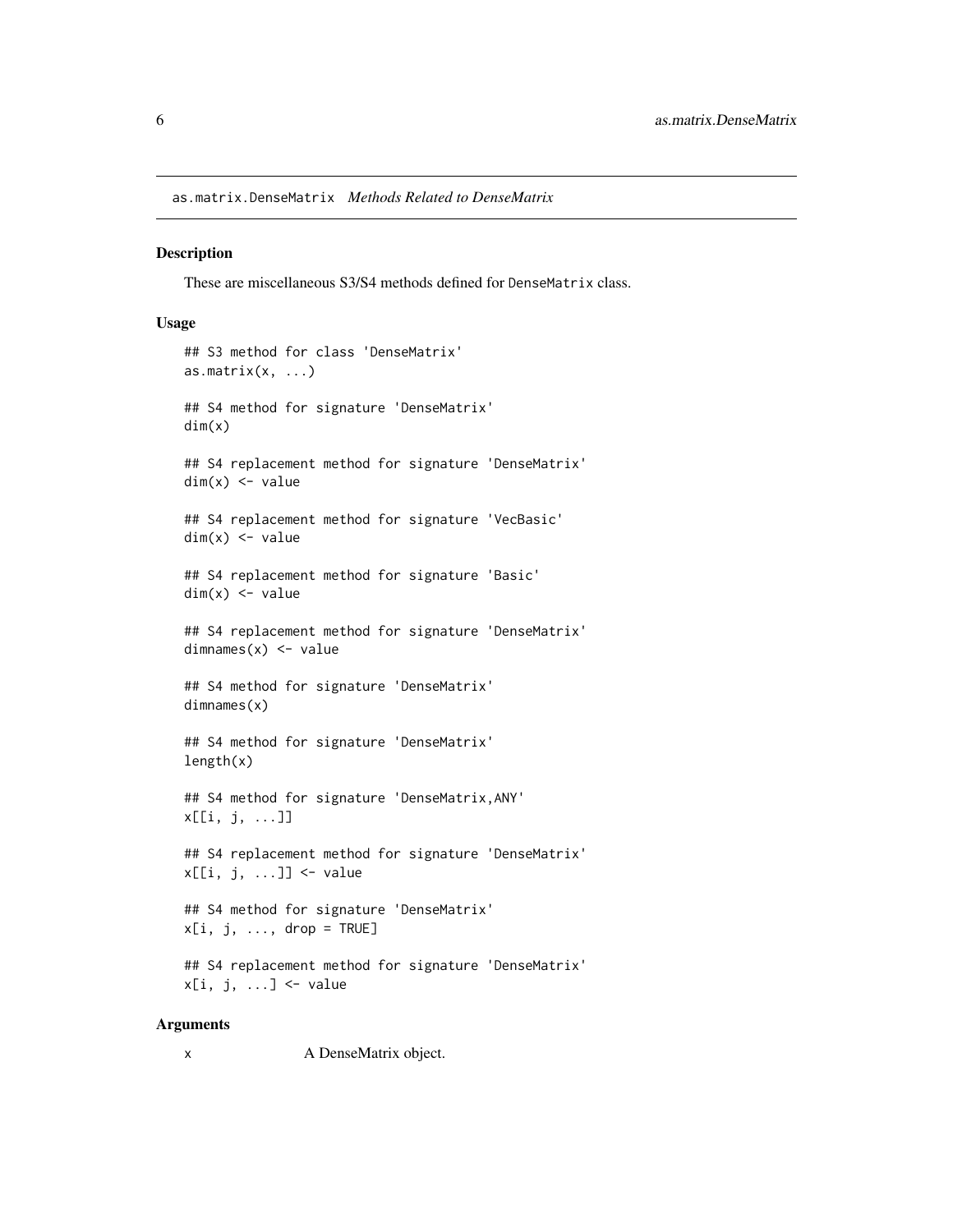#### <span id="page-6-0"></span>cbind.SymEngineDataType 7

i, j, value, ..., drop

Arguments for subsetting, assignment or replacing.

#### Value

Same or similar with the generics of these methods.

cbind.SymEngineDataType

*Joining DenseMatrix*

#### Description

S3 methods of cbind and rbind defined for DenseMatrix and VecBasic.

#### Usage

## S3 method for class 'SymEngineDataType' cbind(..., deparse.level)

## S3 method for class 'SymEngineDataType' rbind(..., deparse.level)

#### Arguments

... DenseMatrix, VecBasic or R objects. deparse.level Not used.

#### Value

DenseMatrix S4 object.

codegen *Code Generation*

#### Description

Generate C/MathML/LaTeX/JavaScript code string from a Basic or VecBasic object.

#### Usage

codegen(x, type = c("ccode", "mathml", "latex", "jscode"))

#### Arguments

| $\boldsymbol{\mathsf{x}}$ | A Basic or a VecBasic object.                   |
|---------------------------|-------------------------------------------------|
| type                      | One of "ccode", "mathml", "latex" and "jscode". |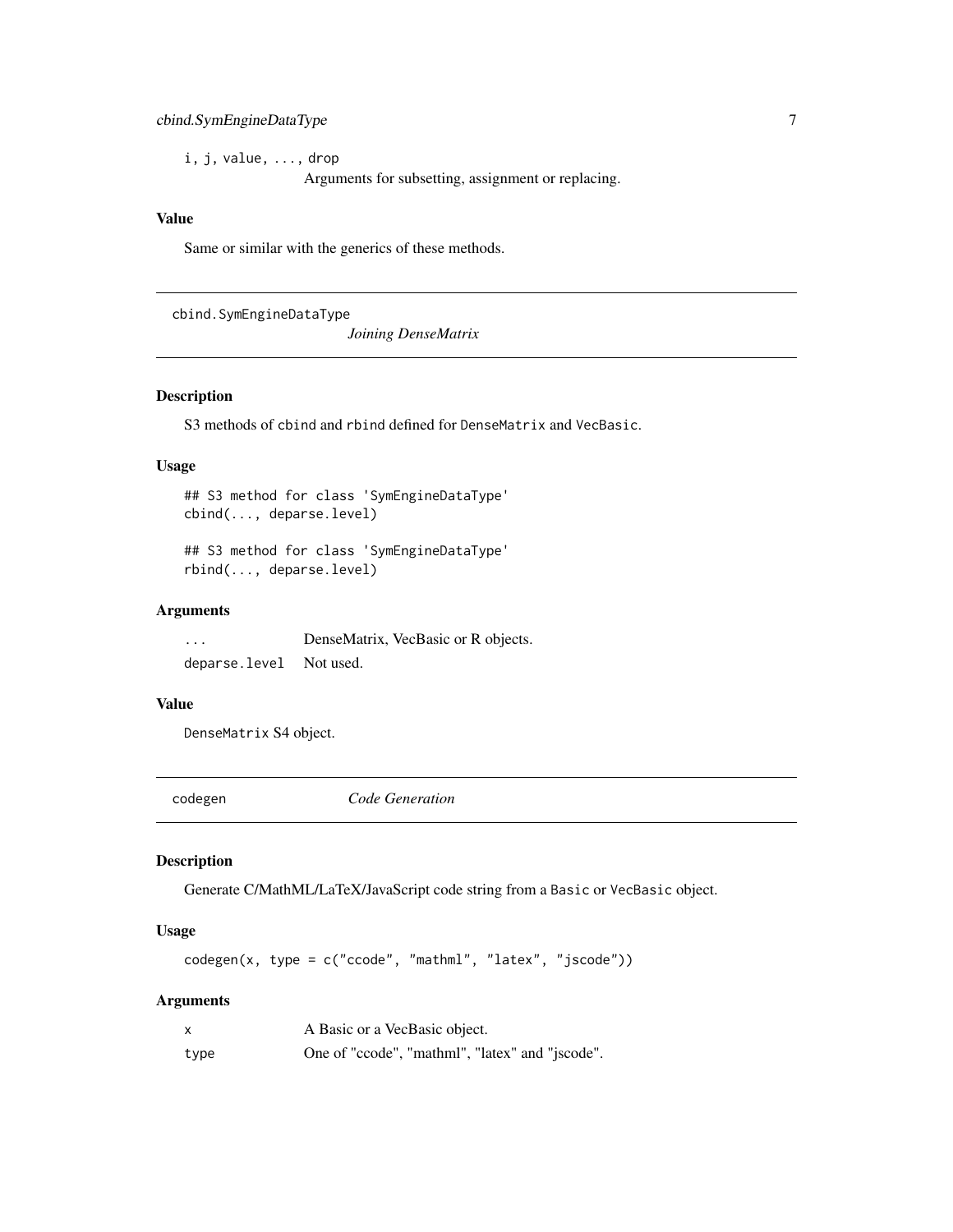### <span id="page-7-0"></span>Value

A character vector.

```
D,SymEngineDataType-method
```
*Derivatives of a Symbolic Expression*

#### Description

S4 method of D defined for Basic. It returns the derivative of expr with regards to name. name may be missing if there is only one symbol in expr.

#### Usage

## S4 method for signature 'SymEngineDataType' D(expr, name)

#### Arguments

| expr | A Basic object.                                      |
|------|------------------------------------------------------|
| name | A character vector or a Basic object of type Symbol. |

#### Value

Same type as expr argument.

#### Examples

```
expr \leftarrow S(\sim exp(x))D(exp) == exprexpr < S ( x^2 + 2*x + 1)D(expr)
```
det *Calculate the Determinant of DenseMatrix*

#### Description

S4 method of det defined for DenseMatrix.

#### Usage

 $det(x, \ldots)$ 

## S4 method for signature 'DenseMatrix'  $det(x, \ldots)$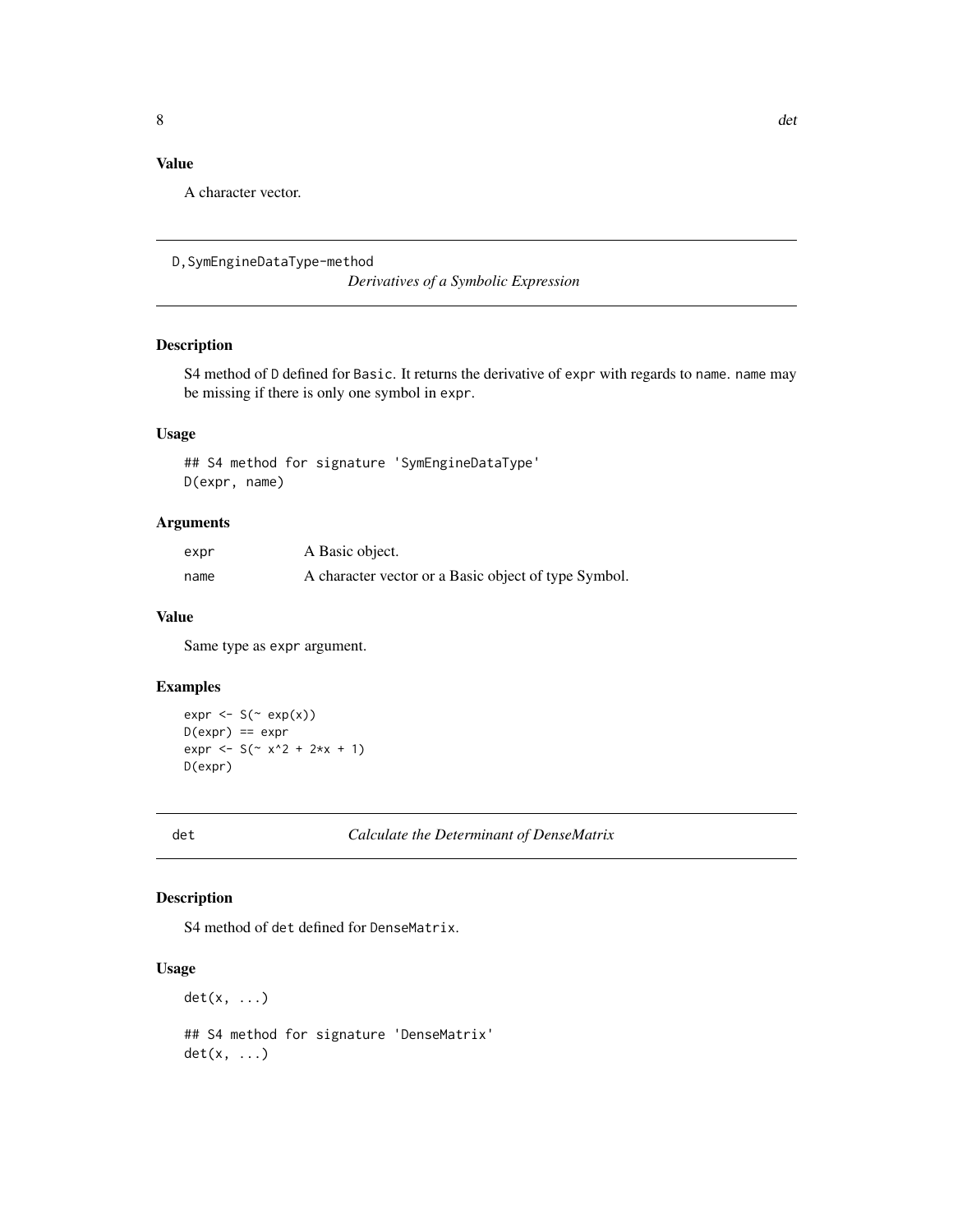#### <span id="page-8-0"></span>DoubleVisitor 9

#### Arguments

| X       | A DenseMatrix object. |
|---------|-----------------------|
| $\cdot$ | Unused.               |

#### Value

A Basic object.

#### Examples

```
mat <- Matrix(LETTERS[1:9], 3)
det(mat)
```
<span id="page-8-1"></span>DoubleVisitor *Double Visitor*

#### Description

Construct DoubleVisitor object from Basic or VecBasic and use it to numerically evaluate symbolic expressions.

#### Usage

```
DoubleVisitor(
 exprs,
 args,
 perform_cse = TRUE,
 llvm_opt_level = if (symengine_have_component("llvm")) 3L else -1L
)
```
visitor\_call(visitor, input, do\_transpose = FALSE)

#### Arguments

| exprs        | A Basic object or a VecBasic object to be evaluated.                                                                                                                  |
|--------------|-----------------------------------------------------------------------------------------------------------------------------------------------------------------------|
| args         | A VecBasic object indicating order of input arguments. Can be missing.                                                                                                |
| perform_cse  | Boolean.                                                                                                                                                              |
|              | 11vm_opt_level Integer. If negative, it will return a LambdaDoubleVisitor, otherwise it will<br>return a LLVMDoubleVisitor with the specified optimization level.     |
| visitor      | A Double Visitor object.                                                                                                                                              |
| input        | A numeric matrix. Each row is input value for one argument.                                                                                                           |
| do_transpose | Boolean. Matters when exprs is a VecBasic. If true, output will have each<br>column for one symbolic expression, otherwise each row for one symbolic ex-<br>pression. |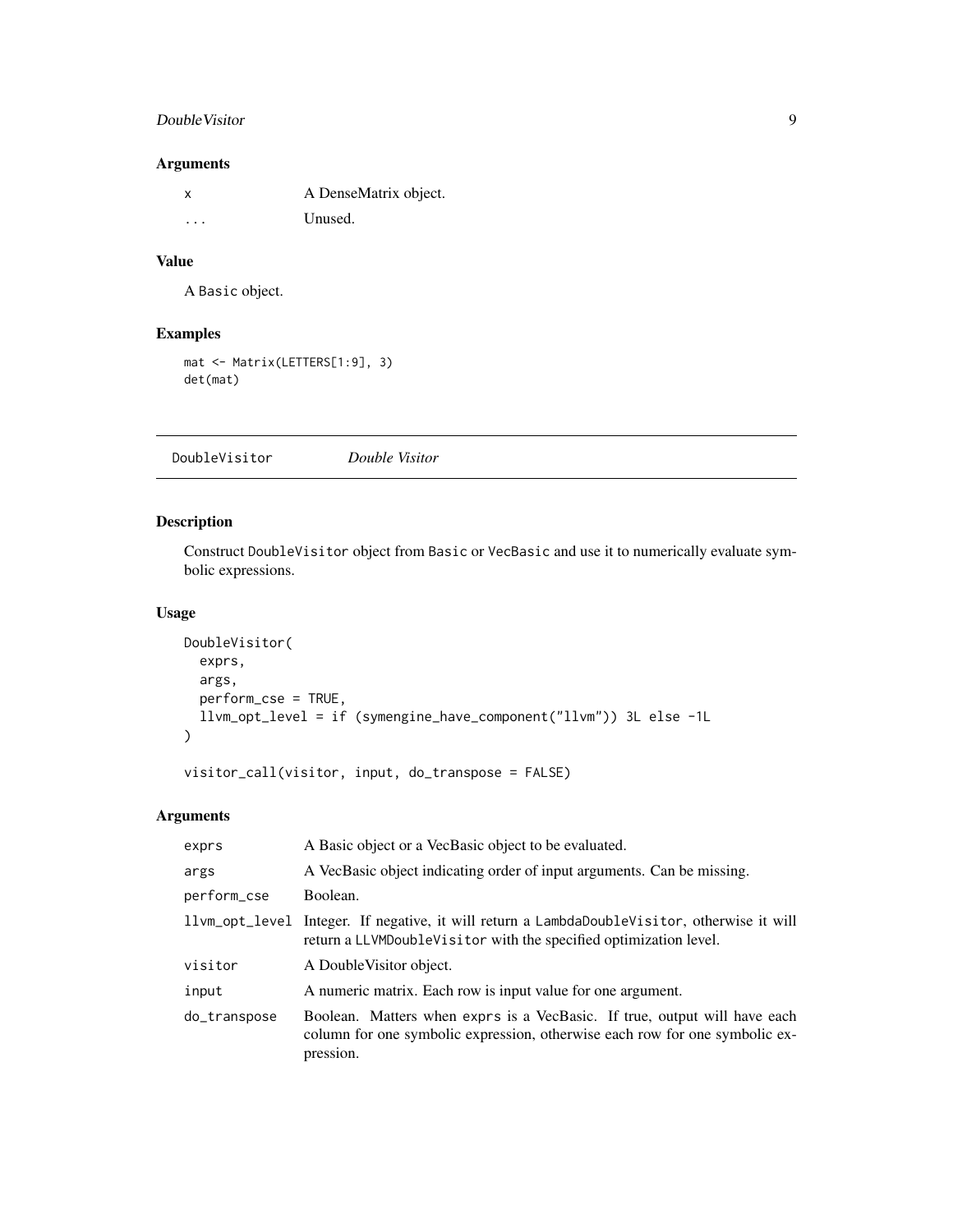#### <span id="page-9-0"></span>Details

DoubleVisitor constructs the visitor and visitor itself is callable. visitor\_call is the low level function to call the visitor with input.

#### Value

DoubleVisitor returns a callable LambdaDoubleVisitor or LLVMDoubleVisitor. visitor\_call returns a numeric vector or matrix.

#### See Also

[lambdify](#page-14-1).

#### Examples

```
a \leftarrow S("a")b <- S("b")
c \le - S("c")vec \leq c(log(a), log(a)/log(b) + c)
func <- DoubleVisitor(vec, args = c(a, b, c))
args(func)
## Use closure
func(a = 1:10, b = 10:1, c = 1.43)
## Use visitor_call
input \le- rbind(a = 1:10, b = 10:1, c = 1.43)
visitor_call(func, input, do_transpose = TRUE)
```

| I |  |
|---|--|
|   |  |

t **Solve System of Ordinary Differential Equations** 

#### Description

This is a wrapper of the odeintr R package using symengine objects to specify the ODE system and C code generation functionality from symengine to generate the C++ source. The dxdt function and defined == S4 method allow one to intuitively specify the ODE system with symengine objects. The ODESystem will generate C++ source and compile on the fly with Rcpp. Then predict can be used to get results.

#### Usage

```
dxdt(x)
## S4 method for signature 'DxdtOdeConstructor,ANY'
e1 == e2ODESystem(
```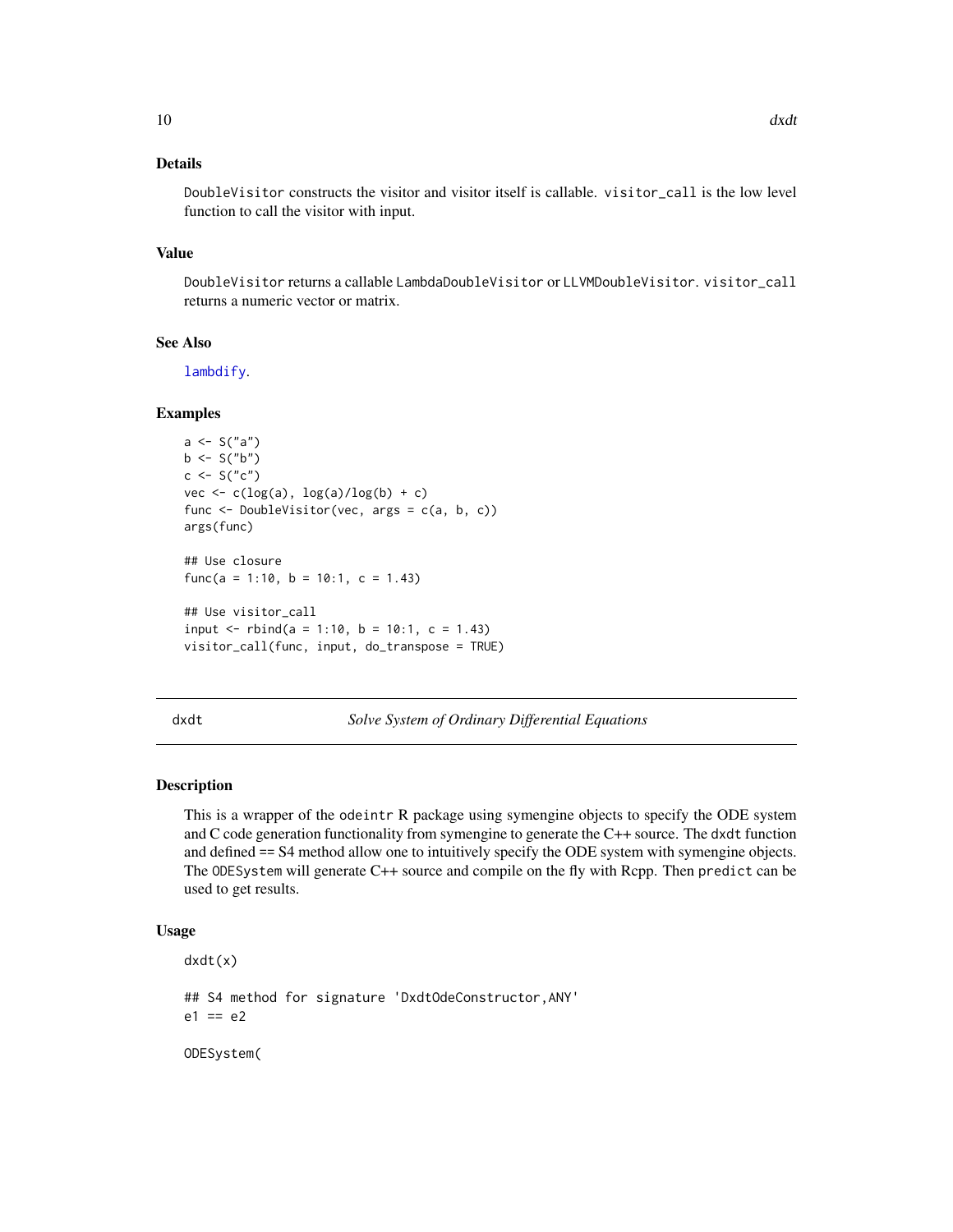```
odesys,
  ...,
 method = "rk5_i",
 atol = 1e-06,
 rtol = 1e-06,
 compile = TRUE
)
## S4 method for signature 'ODESystem'
predict(object, init, duration, step_size = 1, start = 0)
```
#### Arguments

| $\mathsf{x}$               | A SymEngine Basic object of type Symbol or a R object that will be converted<br>to $Symbol(x)$ .                                                           |  |
|----------------------------|------------------------------------------------------------------------------------------------------------------------------------------------------------|--|
| e1                         | A DxdtOdeConstructor S4 object which can be returned by 'dxdt'.                                                                                            |  |
| e <sub>2</sub>             | A Basic object or an R object that will be converted to ' $S(e2)$ '.                                                                                       |  |
| $odesys, \ldots$           | DxdtOde S4 objects that can be returned with ' $dxdt(x) = =$ rhs'. Or 'odesys' can<br>be a list of DxdtOde S4 objects when there is no dot arguments.      |  |
| method, atol, rtol         |                                                                                                                                                            |  |
|                            | Passed to 'odeintr::compile_sys'.                                                                                                                          |  |
| compile                    | Logical, whether to compile the $C++$ source. Useful if you only want to obtain<br>the code.                                                               |  |
| object                     | A ODESystem S4 object.                                                                                                                                     |  |
| init                       | A numeric vector specifying the initial conditions. It can be named with the<br>variable names or it can be unnamed but in the same of order of equations. |  |
| duration, step_size, start |                                                                                                                                                            |  |
|                            | Passed to the function generated by 'odeintr::compile_sys'.                                                                                                |  |

#### Value

dxdt returns a DxdtOdeConstructor S4 object. S4 method of '==' for "DxdtOdeConstructor" returns a DxdtOde S4 object.

'ODESystem' returns a ODESystem S4 object.

'predict' returns a dataframe.

#### Examples

```
# A differential equation specified with dxdt and ==
x \leq - Symbol("x")
eq \leftarrow dxdt(x) == 1/exp(x)print(eq)
## Lorenz system
use_vars(x, y, z)
sigma <-10rho <- 28
```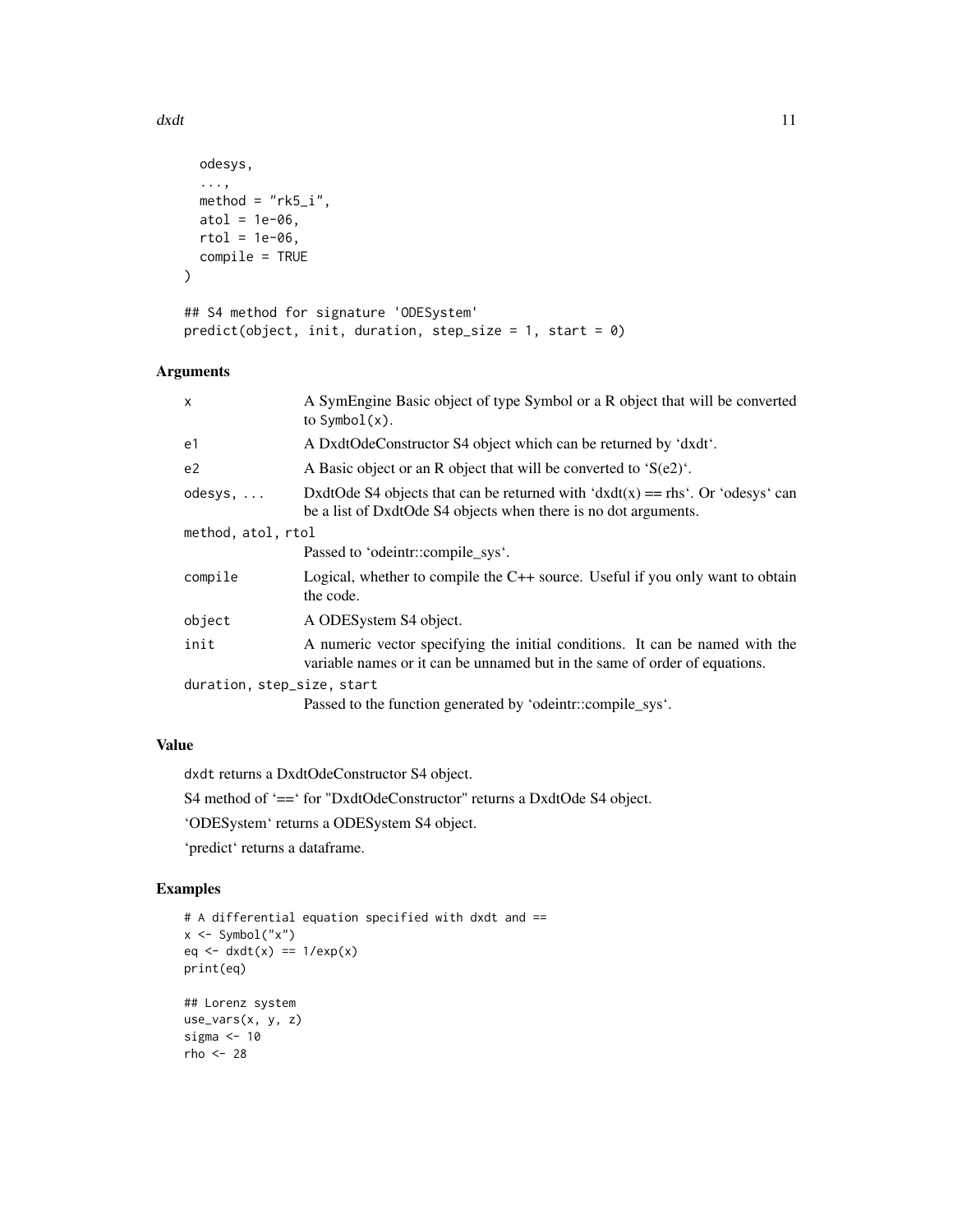```
beta <-8/3lorenz_sys <- ODESystem(
   dxdt(x) == sigma * (y - x),dxdt(y) = (rho - z) * x - y,dxdt(z) == - beta * z + x * y)
res <- predict(
   lorenz_sys, init = c(x = 1, y = 1, z = 1), duration = 100, step_size = 0.001
\lambdaplot(res[, c(2, 4)], type = 'l', col = "steelblue", main = "Lorenz Attractor")
```
#### evalf *Evaluating a SymEngine Object*

#### Description

This function will evaluate a SymEngine object to its "numerical" form with given precision. User may further use as.double() to convert to R value.

#### Usage

evalf(expr, bits = 53L, complex = FALSE)

#### Arguments

| expr    | A SymEngine object.                                 |
|---------|-----------------------------------------------------|
| bits    | The precision.                                      |
| complex | Whether or not to be evaluated as a complex number. |

#### Value

Same type as expr argument.

#### Examples

```
expr <- Constant("pi")
evalf(expr)
as.double(evalf(expr)) == pi
```
<span id="page-11-0"></span>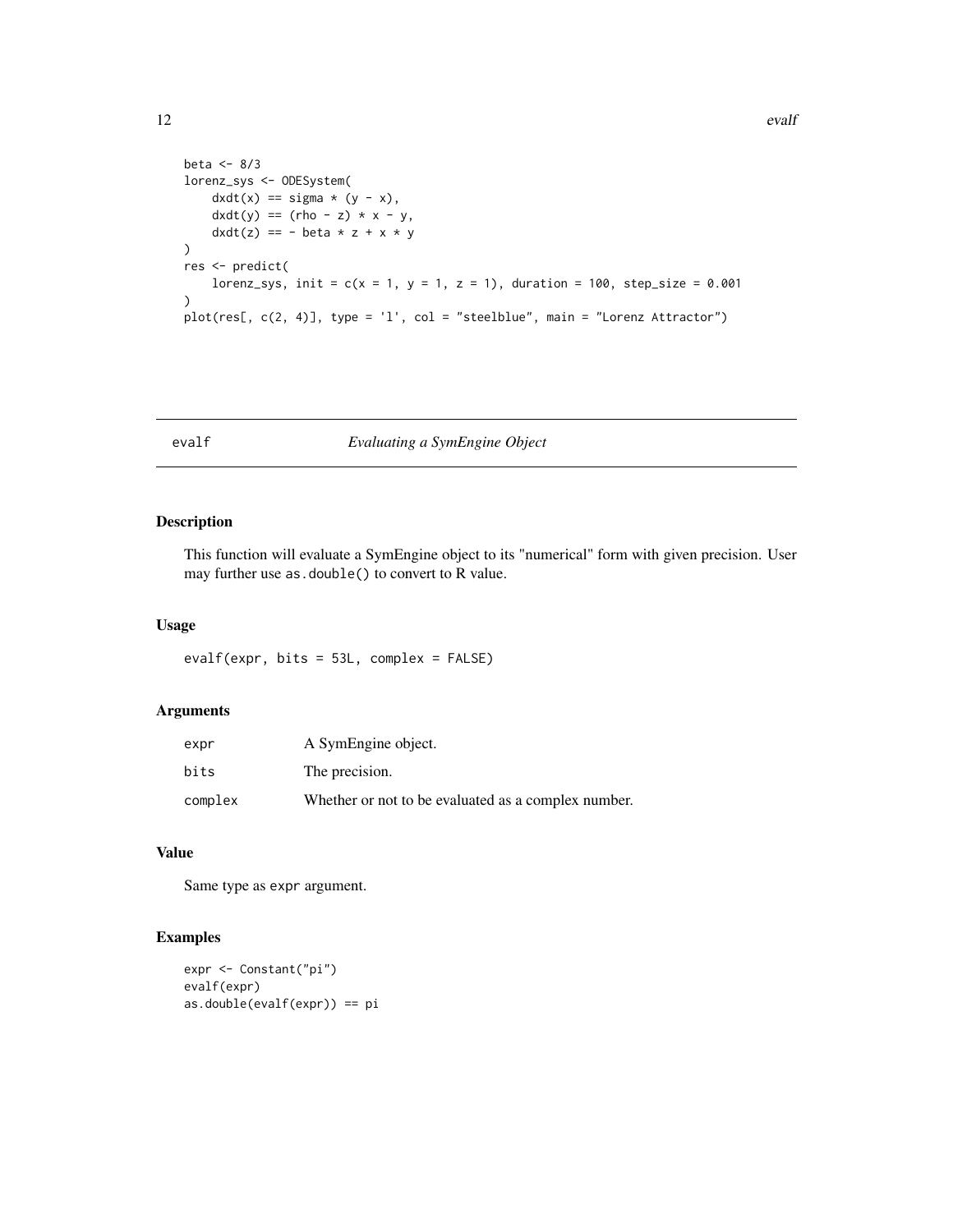<span id="page-12-0"></span>

#### Description

This function takes a SymEngine object and return its expanded form.

#### Usage

expand(x)

#### Arguments

x A Basic/VecBasic/DenseMatrix S4 object.

#### Value

Same type as input.

### Examples

 $expr \le S(\sim (x + y) \land 3)$ expand(expr)

|--|

#### Description

FunctionSymbol creates a Basic object with type FunctionSymbol. Function returns a generator.

#### Usage

```
Function(name)
```
FunctionSymbol(name, args)

#### Arguments

| name | Name of the function symbol |
|------|-----------------------------|
| args | Dependent symbols           |

#### Value

FunctionSymbol returns a Basic. Function returns a function that will return a Basic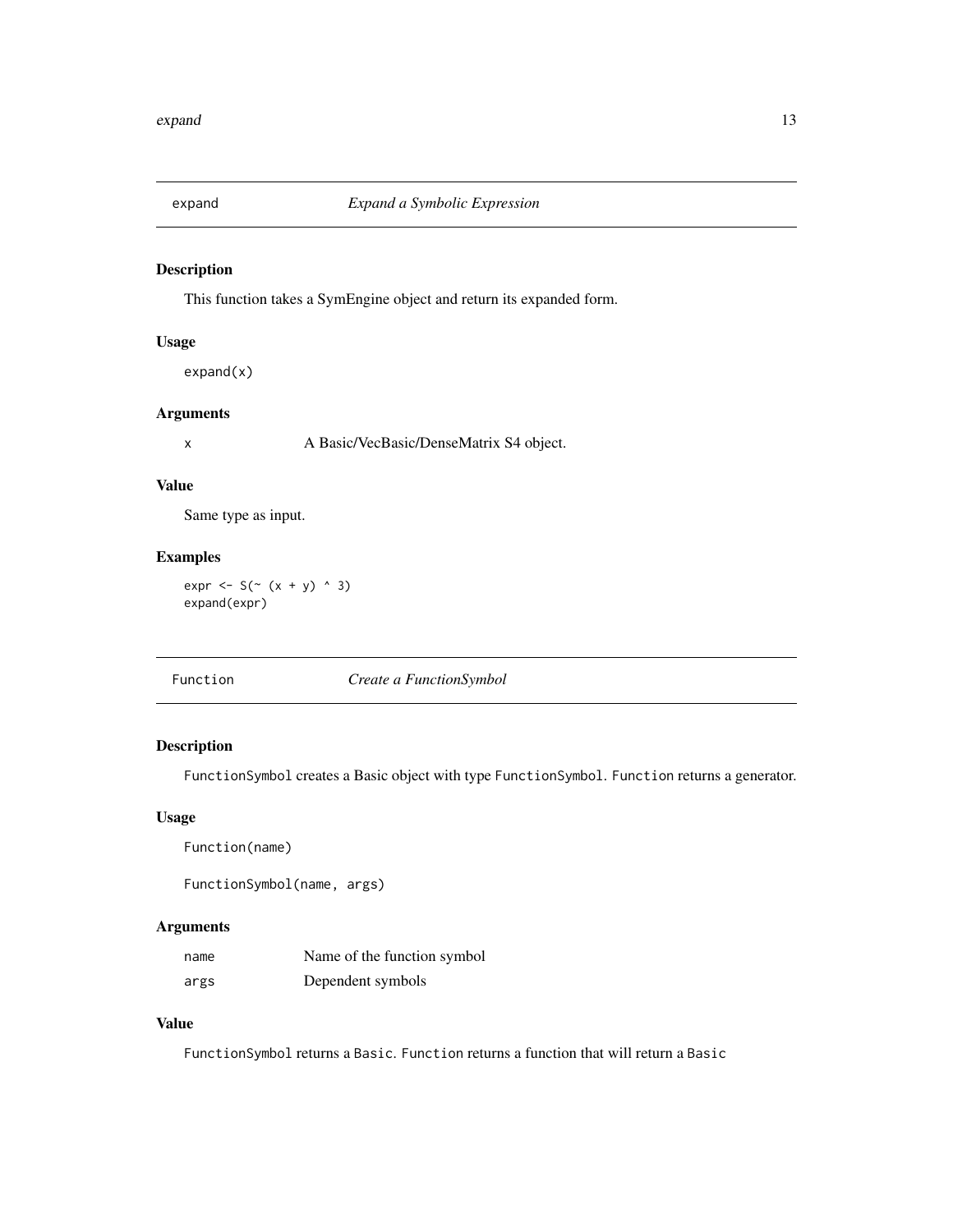#### See Also

#### [S](#page-18-1)

#### Examples

```
f <- Function("f")
a \leftarrow \text{Symbol("a")}b <- Symbol("b")
f(a, b)e <- f(a, f(a + b))
D(e, a)FunctionSymbol("f", c(a,b))
```
<span id="page-13-1"></span>get\_type *Get Information about Basic Object*

#### <span id="page-13-2"></span>Description

These functions are used to access the underlying properties of a Basic object.

#### Usage

get\_type(x) get\_args(x) get\_hash(x) get\_str(x) free\_symbols(x) function\_symbols(x) get\_name(x)

get\_prec(x)

#### Arguments

x A Basic object.

### Details

get\_type Return the internal type

get\_args Return the internal arguments of a Basic object as a VecBasic

get\_hash Return the hash as a string

<span id="page-13-0"></span>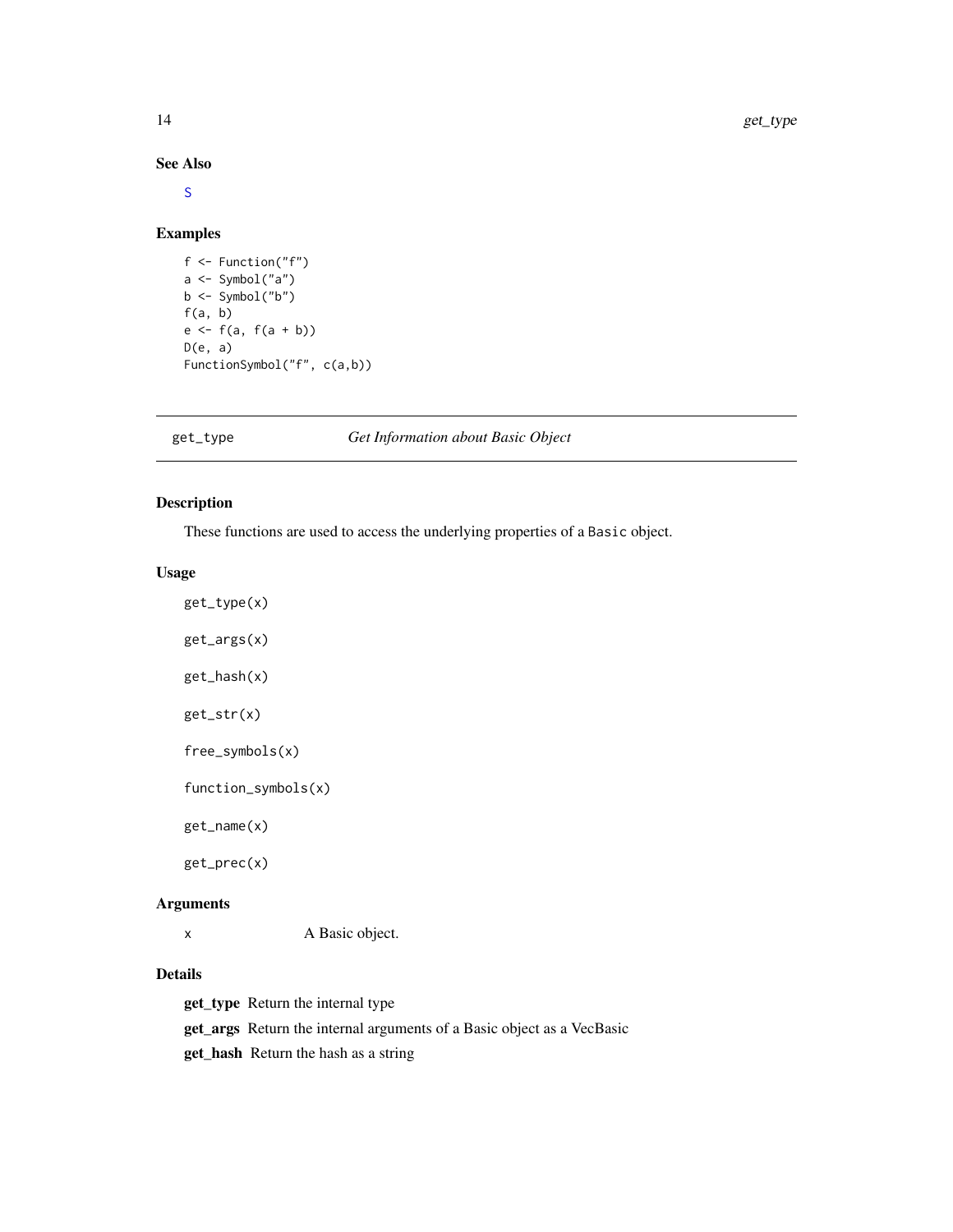#### <span id="page-14-0"></span>lambdify the contract of the contract of the contract of the contract of the contract of the contract of the contract of the contract of the contract of the contract of the contract of the contract of the contract of the c

get\_str Return the string representation of the Basic object free\_symbols Return free symbols in an expression function\_symbols Return function symbols in an expression get\_name Return name of a Basic object of type FunctionSymbol get\_prec Return precision of a Basic object of type RealMPFR

#### Value

- get\_type(), get\_hash(), get\_str(), get\_name() return a string.
- get\_args(), free\_symbols(), function\_symbols() return a VecBasic S4 object.
- get\_prec() returns an integer.

<span id="page-14-1"></span>

lambdify *Convert A Basic/VecBasic Object to R Function*

#### Description

These functions currently use [DoubleVisitor](#page-8-1) to convert a Basic/VecBasic object to a DoubleVisitor which essentially is a S4 class extending R function.

#### Usage

```
lambdify(x, args, backend = c("auto", "lambda", "llvm"), perform_cse = TRUE)
```

```
## S3 method for class 'BasicOrVecBasic'
as.function(x, args, backend = "auto", perform_cse = TRUE, \dots)
```
#### Arguments

| x           | A Basic object or a VecBasic object.                                                                                                                                                                                |
|-------------|---------------------------------------------------------------------------------------------------------------------------------------------------------------------------------------------------------------------|
| args        | A VecBasic object specifying the arguments of the resulted function. It will be<br>passed to DoubleVisitor and can be missing.                                                                                      |
| backend     | One of "auto", "lambda" and "llvm". If "auto", getOption("lambdify.backend")<br>will be used to determine the value. If that option is not set, it will be determined<br>based on symengine_have_component("llvm"). |
| perform_cse | Passed to DoubleVisitor.                                                                                                                                                                                            |
| $\ddots$ .  | Not used                                                                                                                                                                                                            |

#### Value

A DoubleVisitor S4 object.

#### See Also

[DoubleVisitor](#page-8-1)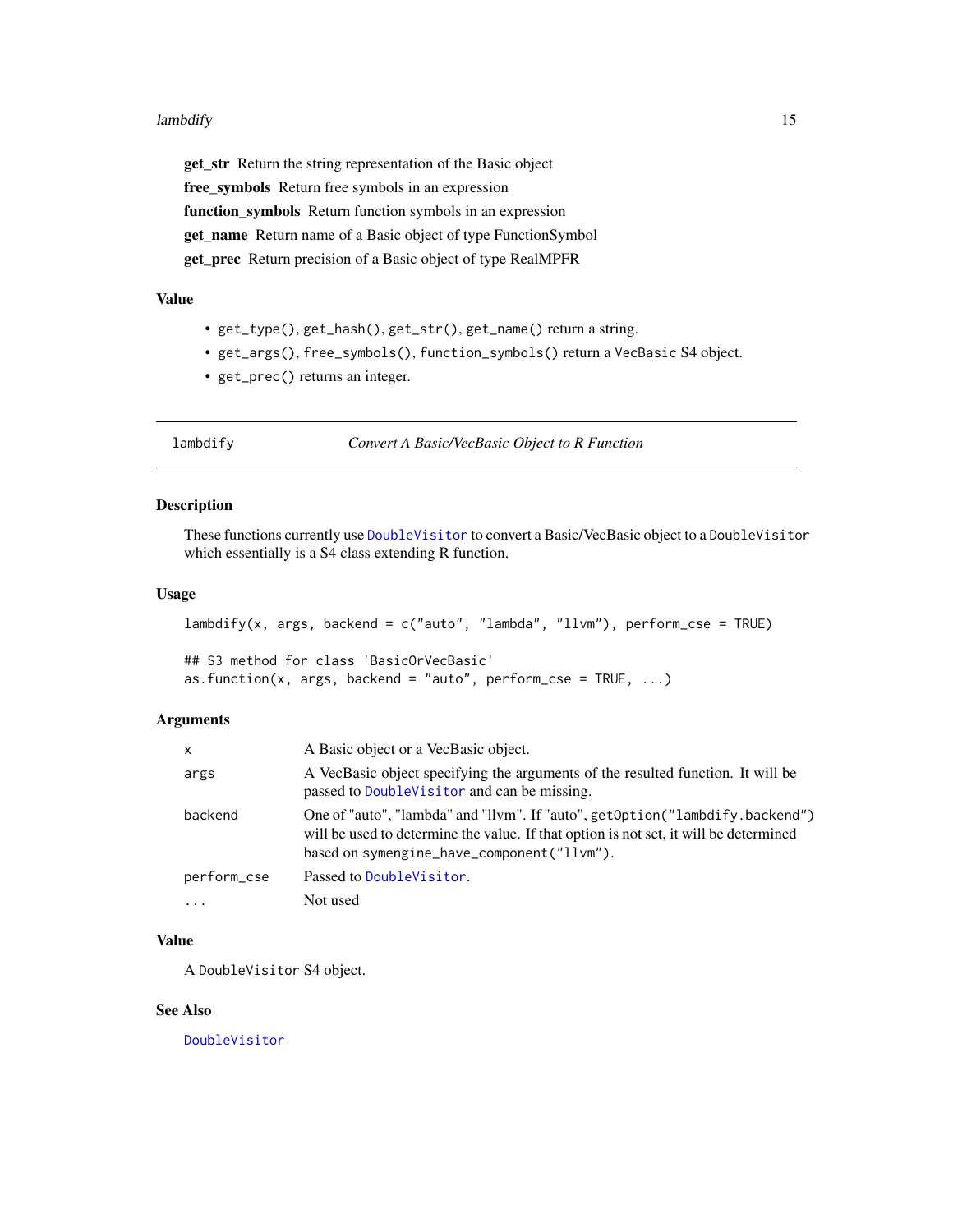#### <span id="page-15-0"></span>LCM *Some Special Math Functions*

#### Description

These are some special mathematical functions and functions related to number theory.

#### Usage

```
LCM(a, b)GCD(a, b)nextprime(a)
factorial(x)
## S4 method for signature 'SymEngineDataType'
factorial(x)
choose(n, k)
## S4 method for signature 'SymEngineDataType'
choose(n, k)
zeta(a)
lambertw(a)
dirichlet_eta(a)
erf(a)
erfc(a)
## S4 method for signature 'SymEngineDataType,SymEngineDataType'
atan2(y, x)
kronecker_delta(x, y)
lowergamma(x, a)
uppergamma(x, a)
## S4 method for signature 'SymEngineDataType,SymEngineDataType'
beta(a, b)
```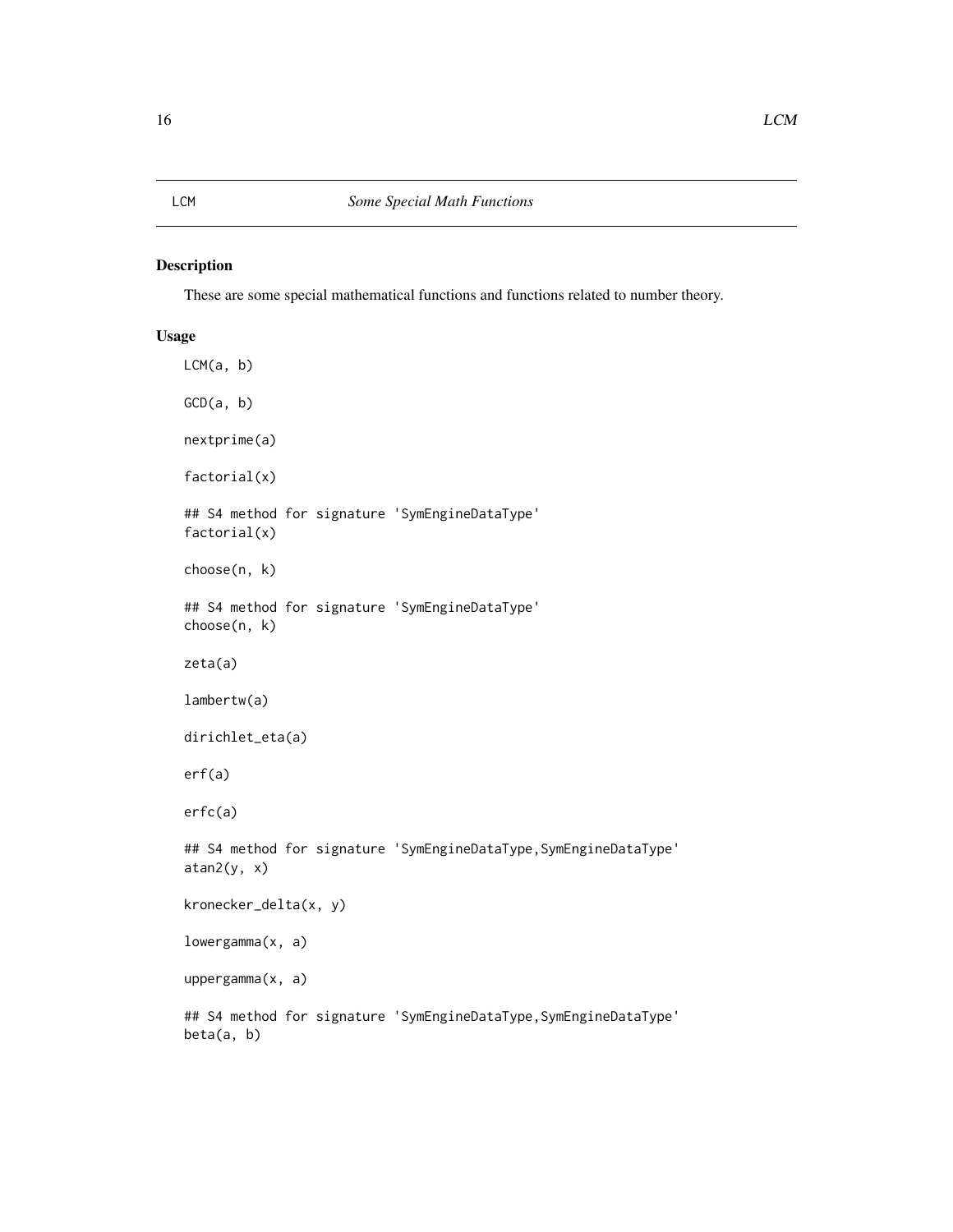<span id="page-16-0"></span>## S4 method for signature 'SymEngineDataType'  $psigamma(x, deriv = 0L)$ ## S4 method for signature 'SymEngineDataType' digamma(x) ## S4 method for signature 'SymEngineDataType' trigamma(x)

#### Arguments

a, b, x, y, n, k, deriv SymEngine objects (Basic/VecBasic/DenseMatrix). Some functions require Integer type.

#### Value

Same type as input.

length,VecBasic-method

*Methods Related to VecBasic*

#### Description

Miscellaneous S4 methods defined for VecBasic class.

#### Usage

## S4 method for signature 'VecBasic' length(x) ## S4 method for signature 'VecBasic'  $rep(x, \ldots)$ ## S4 method for signature 'Basic'  $rep(x, \ldots)$ ## S3 method for class 'VecBasic'  $unique(x, \ldots)$ 

## S4 method for signature 'BasicOrVecBasic'  $c(x, \ldots)$ 

## S4 method for signature 'VecBasic,numeric' x[[i, j, ...]]

## S4 method for signature 'VecBasic'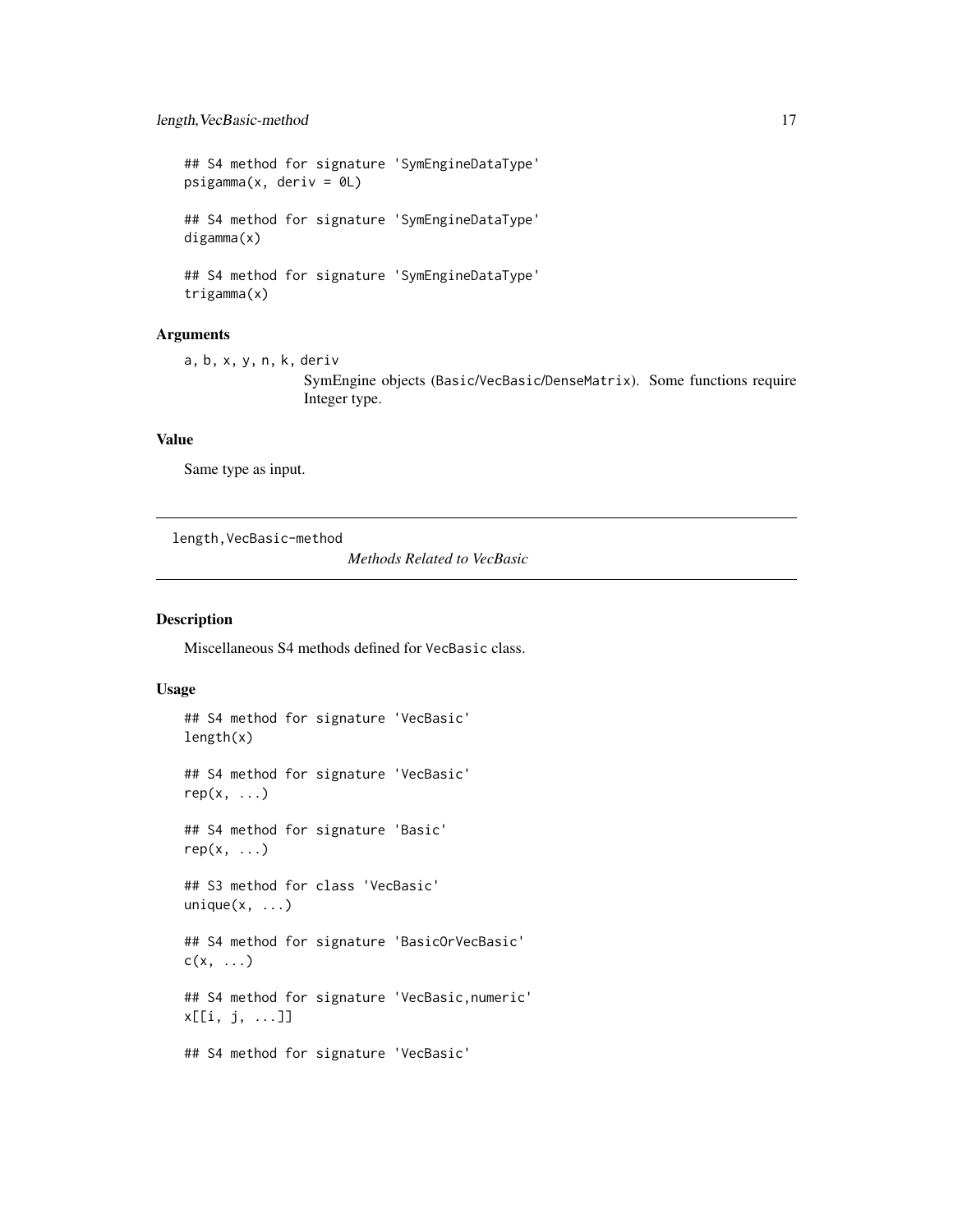```
x[i, j, ..., drop = TRUE]## S4 replacement method for signature 'VecBasic'
x[[i]] <- value
## S4 replacement method for signature 'VecBasic'
x[i, j, ...] <- value
```
#### Arguments

x Basic object or Vecbasic object. i, j, ..., drop, value Arguments for subsetting or replacing.

#### Value

Same or similar to the generics.

<span id="page-17-1"></span>Matrix *DenseMatrix Constructor*

#### Description

This function constructs a symbolic matrix (DenseMatrix S4 object) with a similar interface with R's matrix function.

#### Usage

Matrix(data, nrow = 1L, ncol = 1L, byrow =  $FALSE)$ 

#### Arguments

| data       | A R object.                                                           |
|------------|-----------------------------------------------------------------------|
| nrow, ncol | Number of rows and columns.                                           |
| byrow      | Boolean value. Whether the data should be filled by row or by column. |

#### Value

DenseMatrix S4 object.

<span id="page-17-0"></span>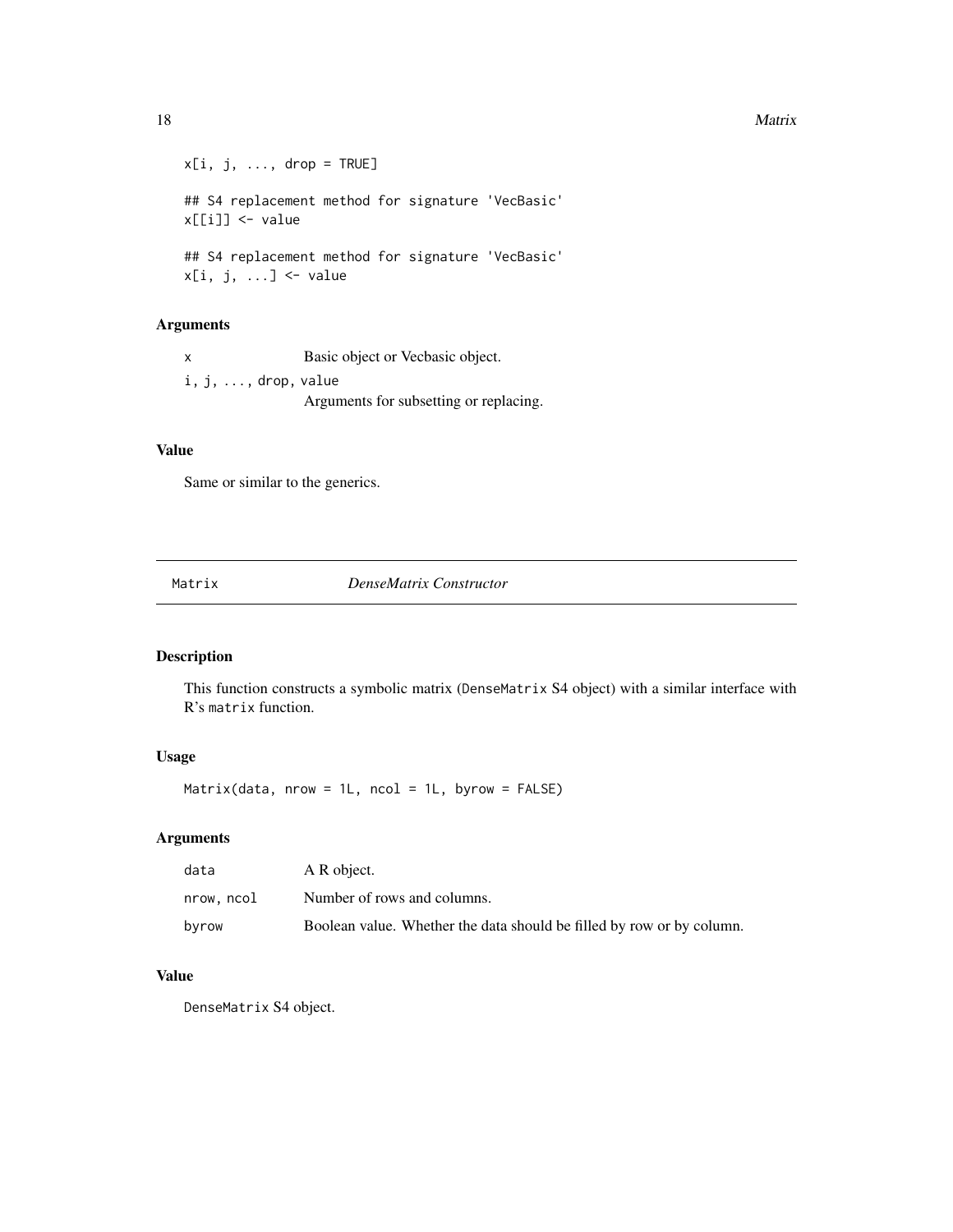#### <span id="page-18-2"></span><span id="page-18-1"></span><span id="page-18-0"></span>Description

'S' and 'Basic' converts a R object to a Basic object. 'Symbol', 'Real' and 'Constant' construct a Basic object with type "Symbol", "RealDouble"/"RealMPFR" and "Constant", respectively.

#### Usage

 $S(x)$ Basic(x) Symbol(x) Constant(x)  $Real(x, prec = NULL)$ 

#### Arguments

|      | A R object.                                                                  |
|------|------------------------------------------------------------------------------|
| prec | If supplied, the argument will be parsed as a Basic object of type RealMPFR. |

#### Details

For double vector, 'S' will check whether it is a whole number – if true, it will be converted to a Integer type. If this behavior is not desired, you can use 'Basic' or 'as(x, "Basic")'.

#### Value

A Basic S4 object.

#### Examples

```
S("(x + y)^2")S(^{2} (x + y)^{2})S(NaN)
S(42)
Basic(42)
as(42, "Basic")
pi <- Constant("pi")
evalf(pi)
if (symengine_have_component("mpfr"))
    evalf(pi, 300)
Real(42)
if (symengine_have_component("mpfr"))
    Real(42, prec = 140)
```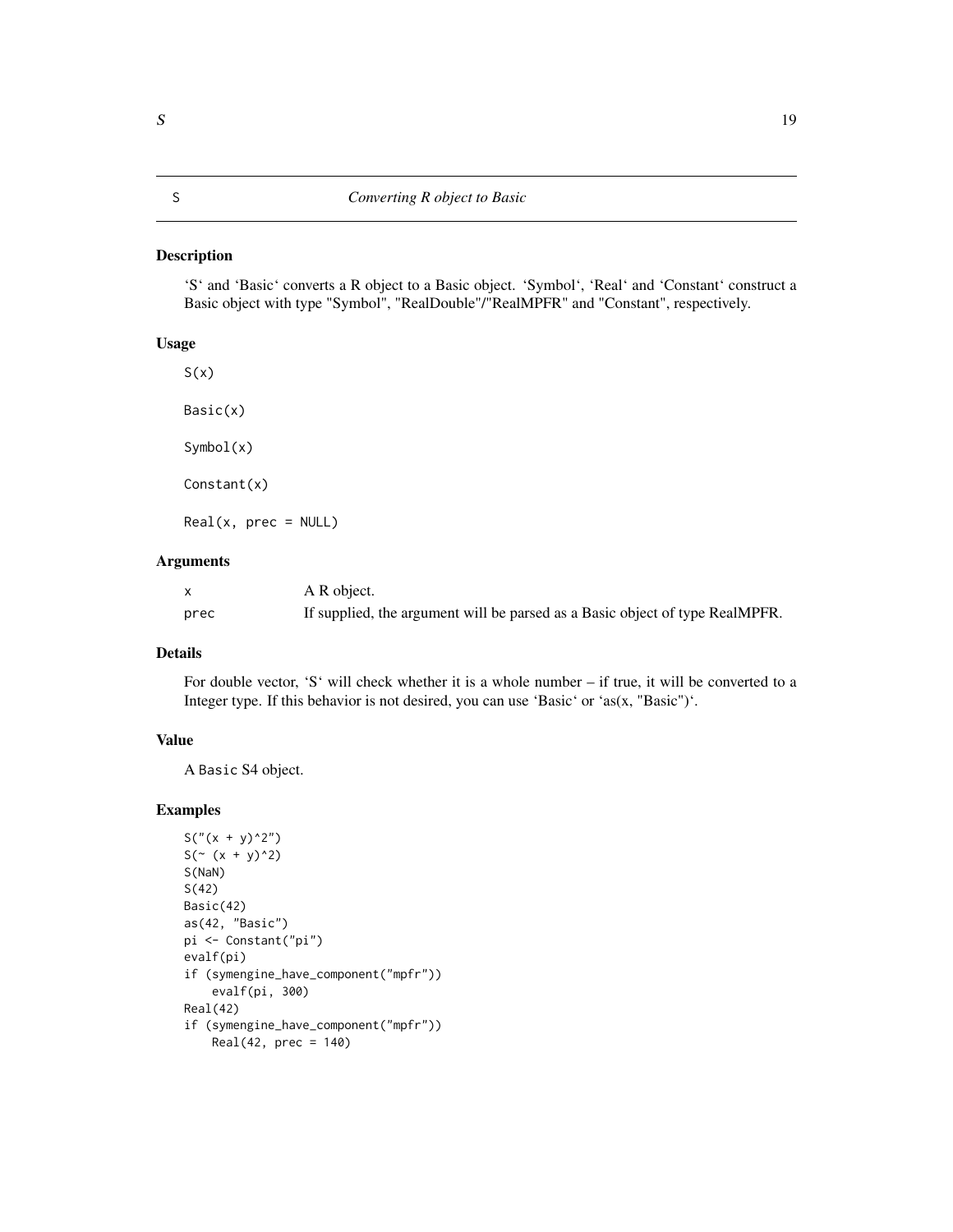<span id="page-19-0"></span>

#### Description

Solve system of symbolic equations or solve a polynomial equation. Depending on types of arguments, it supports different modes. See Details and Examples.

#### Usage

```
solve(a, b, \ldots)## S4 method for signature 'DenseMatrix'
solve(a, b, \ldots)## S4 method for signature 'VecBasic'
solve(a, b, \ldots)## S4 method for signature 'Basic'
solve(a, b, ...)
```
#### Arguments

| a, b    | Objects, see details. |
|---------|-----------------------|
| $\cdot$ | Not used.             |

#### Details

solve is a generic function dispatched on the class of the first argument.

- If a is a (square) DenseMatrix, it solves the equation a  $\frac{1}{2} \times \frac{1}{2}$  is for x. (similar to solve.default())
- If a is a DenseMatrix and b is missing, b is taken to be an identity matrix and solve will return the inverse of a. (similar to solve.default())
- If a is a VecBasic, it solves the system of linear equations represented by a with regards to symbols represented in b.
- If a is a Basic, it solves the polynomial equation represented by a with regards to the symbol represented in b.

#### Value

A VecBasic or DenseMatrix S4 object.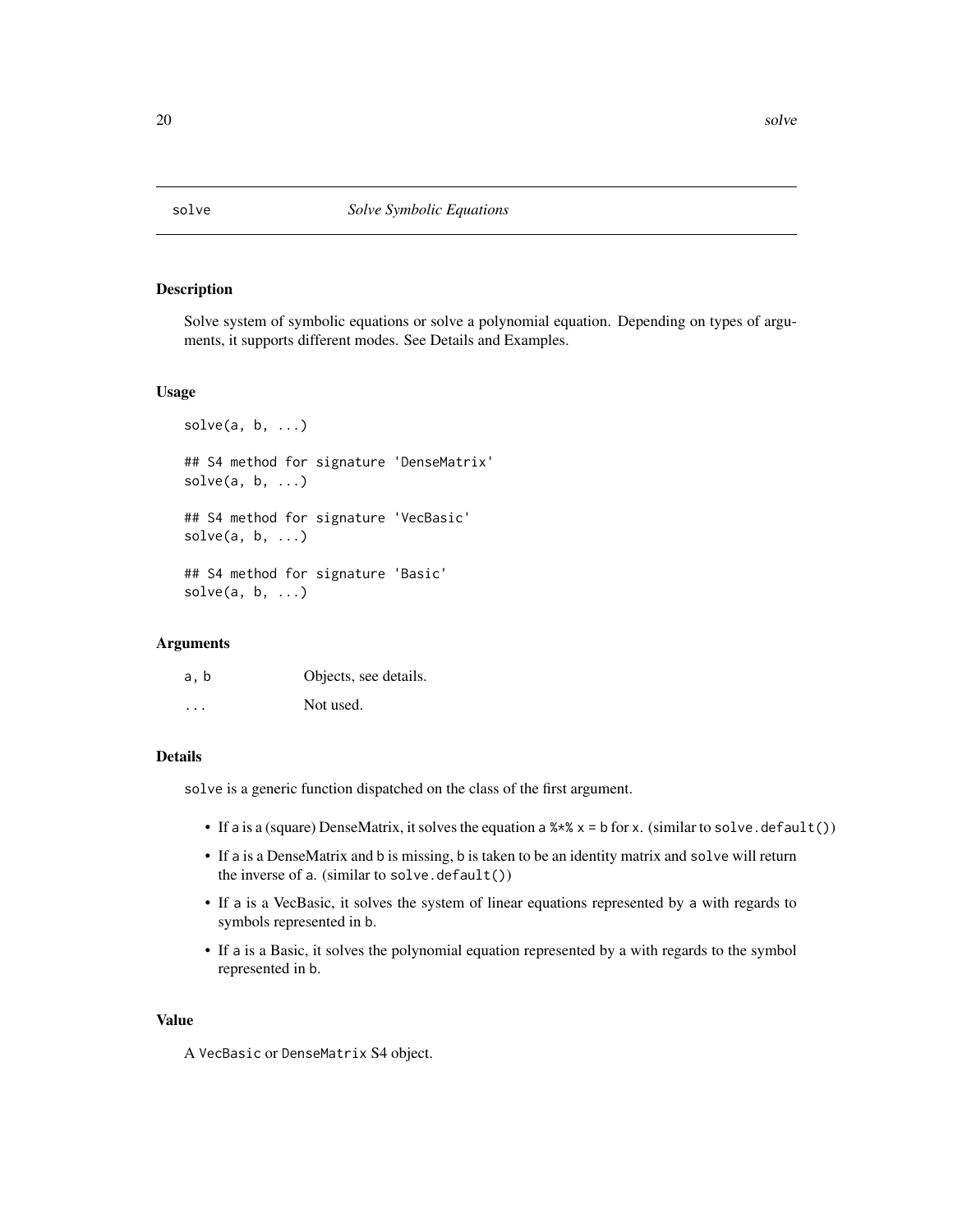<span id="page-20-0"></span> $\mathbf{s}$ ubs  $\mathbf{a}$  21

#### Examples

```
## Inverse of a symbolic matrix
mat <- Matrix(c("A", "B", "C", "D"), 2)
solve(mat)
## Solve a %*% x == b
a <- Matrix(c("a11", "a21", "a12", "a22"), 2) # a is a 2x2 matrix
b \leftarrow Vector("b1", "b2") # b is a length 2 vector
solve(a, b) \qquad # Solution of x (2x1 matrix)
## Solve the system of linear equations represented by a with regards to
## symbols in b
a \le - Vector(\sim -2*x + y - 4, # A system of linear equations
           - 3*x + y - 9)
b \le Vector(\propto, \simy) # Symbols to solve (x and y)
solve(a, b) \qquad # Solution of x and y
```
#### subs *Substitute Expressions in SymEngine Objects*

#### Description

This function will substitute expr with pairs of values in the dot arguments. The length of dot arguments must be a even number.

#### Usage

subs(expr, ...)

#### Arguments

| expr     | A Basic S4 object.                                                                                             |  |
|----------|----------------------------------------------------------------------------------------------------------------|--|
| $\cdots$ | Pairs of Basic objects or values can be converted to Basic. In the order of<br>"from 1, to 1, from 2, to 2, ". |  |

#### Value

Same type as expr.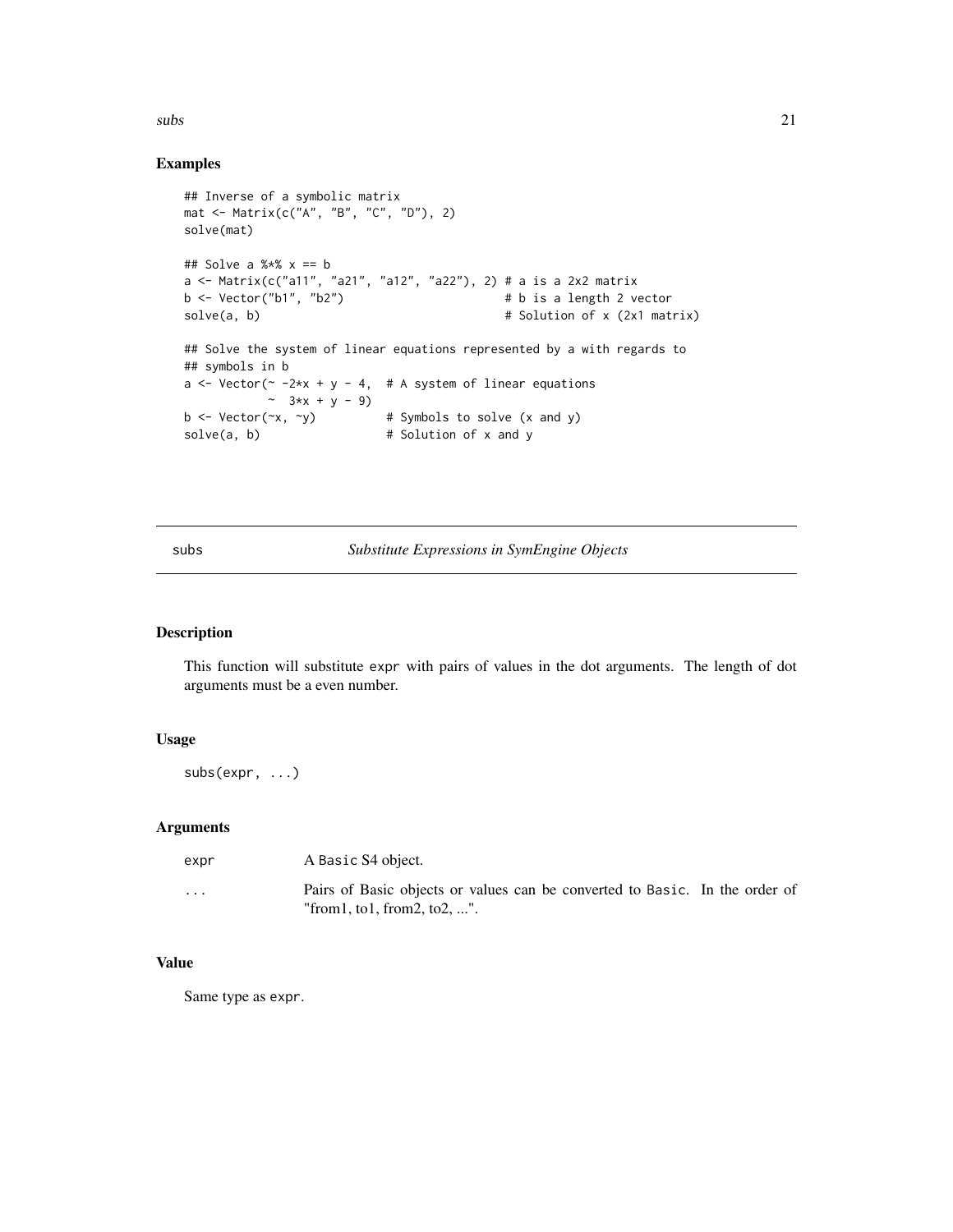<span id="page-21-0"></span>symengine *symengine: R interface to SymEngine C++ library for symbolic computation*

#### Description

symengine is a R package for symbolic computation.

#### Details

[SymEngine library](https://github.com/symengine/) is a standalone fast symbolic manipulation library written in C++. It allows computation over mathematical expressions in a way which is similar to the traditional manual computations of mathematicians and scientists. The R interface of the library tries to provide a user-friendly way to do symbolic computation in R and can be integrated into other packages to help solve related tasks. The design of the package is somehow similar to the [SymPy](https://www.sympy.org) package in Python. Unlike some other computer algebra systems, it does not invent its own language or domain specific language but uses R language to manipulate the symbolic expressions.

symengine uses the S4 dispatch system extensively to differentiate between calculation over normal R objects and symengine objects. For example, the semantics of  $sin in expr \leq Symbol("x")$ ;  $sin(exp)$ is different from the sin used over normal R numbers.

#### Basic class

Basic is simply a S4 class holding a pointer representing a symbolic expression in symengine. Basic objects have the same S4 class but can have different C-level representations which can be accessed via [get\\_type\(\)](#page-13-1). For example, Basic(~ 1/2) will have "Rational" type and Basic(1/2) will have "RealDouble" type.

A Basic object will also have a list of associated sub-components which can be accessed via  $get_{args}()$ . For example,  $(exp < -S('x'') * 3L * S('a''))$  will have type "Mul", and as. list(get\_args(expr)) will show the three factors of the multiplication.

A Basic object can be constructed via [Basic\(\)](#page-18-2), [S\(\)](#page-18-1), [Symbol\(\)](#page-18-2), [Constant\(\)](#page-18-2) or [Real\(\)](#page-18-2).

#### VecBasic and DenseMatrix class

VecBasic and DenseMatrix are S4 classes representing a symbolic vector or matrix. They can be constructed with [Vector\(\)](#page-24-1),  $V()$ , [Matrix\(\)](#page-17-1), c(), rbind() or cbind(). For example the following code will construct a 2x3 matrix.

vec <- Vector("a", "b") cbind(vec, vec^2L, c(S("c"), S("d")))

The following functions are expected to work naturally with VecBasic and DenseMatrix classes.

- [,  $[\cdot]$ ,  $[\cdot]$  and  $[\cdot]$  for subsetting and assignment.
- $\bullet$  dim(), dim <-, length(), t(), det(), rbind(), cbind(), c(), rep()
- %\*% for matrix multiplication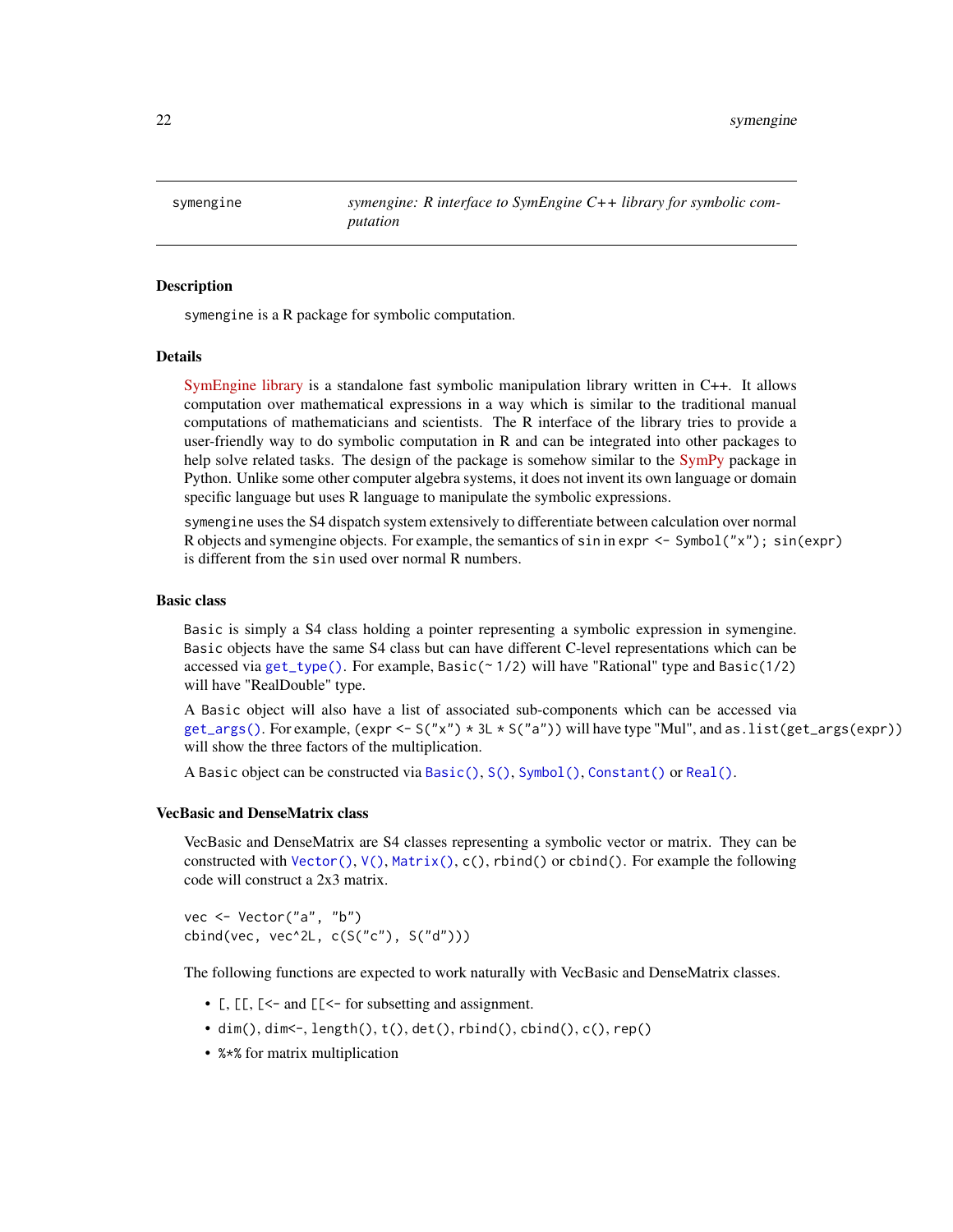- <span id="page-22-0"></span>• solve(a, b): solve a  $\frac{x}{x}$   $\frac{x}{x}$  = b where a is a square DenseMatrix and b is a VecBasic/DenseMatrix.
- solve(a): find the inverse of a where a is a square DenseMatrix.
- solve(a, b): solve system of linear equations represented by a (VecBasic) with regards to symbols in b (VecBasic).

Further, the R functions that work on Basic objects (e.g. sin) are expected work on VecBasic and DenseMatrix objects as well in a vectorized manner.

#### Function bindings

The following is a (incomplete) list of functions that are expected to work with symengine objects. Note that these functions can also be used inside a formula or R language objects and passed to [S](#page-18-1) or [Basic](#page-18-2) or [Vector](#page-24-1) to construct symengine objects. For example  $S(\sim \sin(x) + 1)$  and  $S(quote(sin(x) + 1)).$ 

- $\bullet$  +, -, \*, /, ^
- abs, sqrt, exp, expm1, log, log10, log2, log1p
- cos, cosh, sin, sinh, tan, tanh, acos, acosh, asin, asinh, atan, atanh
- cospi, sinpi, tanpi, gamma, lgamma, digamma, trigamma
- lambertw, zeta, dirichlet\_eta, erf, erfc
- atan2, kronecker\_delta, lowergamma, uppergamma, psigamma, beta

symengine\_version *Information about SymEngine Library*

#### **Description**

Functions to get symengine logo, version and external libraries built with.

#### Usage

```
symengine_version()
symengine_ascii_art()
symengine_have_component(
 which = c("mpfr", "flint", "arb", "mpc", "ecm", "primesieve", "piranha", "boost",
    "pthread", "llvm")
)
```
symengine\_compilation\_notes()

#### Arguments

which A character vector.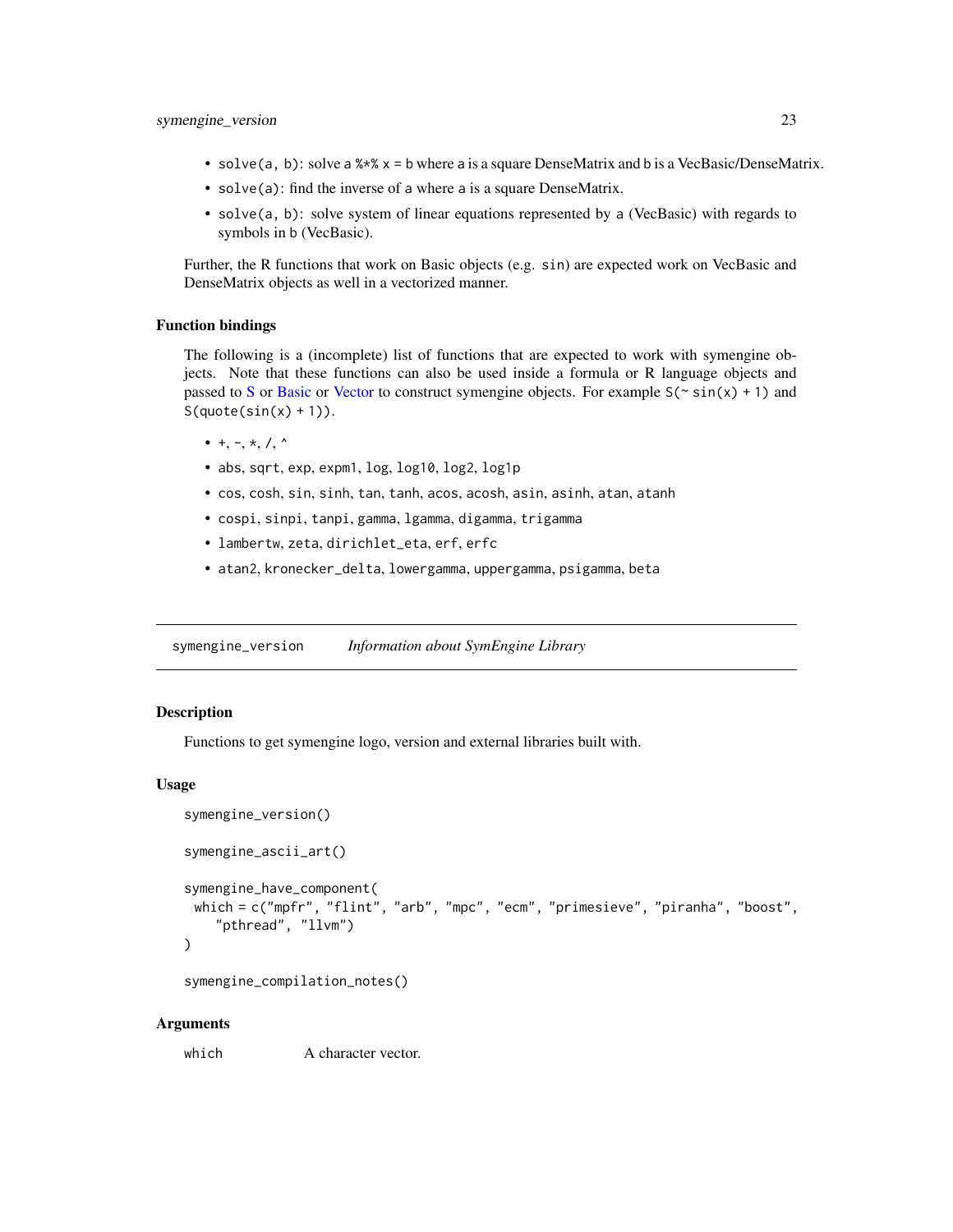<span id="page-23-0"></span>24 use\_vars

#### Value

Character vector.

#### t *Transpose (as) a DenseMatrix*

#### Description

S4 methods of t defined for Basic, VecBasic and DenseMatrix.

#### Usage

 $t(x)$ ## S4 method for signature 'Basic'  $t(x)$ ## S4 method for signature 'VecBasic'  $t(x)$ ## S4 method for signature 'DenseMatrix'  $t(x)$ 

#### Arguments

x A SymEngine object.

#### Value

A DenseMatrix S4 object.

use\_vars *Initializing Variables*

#### Description

This is a convenient way to initialize variables and assign them in the given environment.

#### Usage

 $use\_vars(..., .env = parent-frame(), .quiet = FALSE)$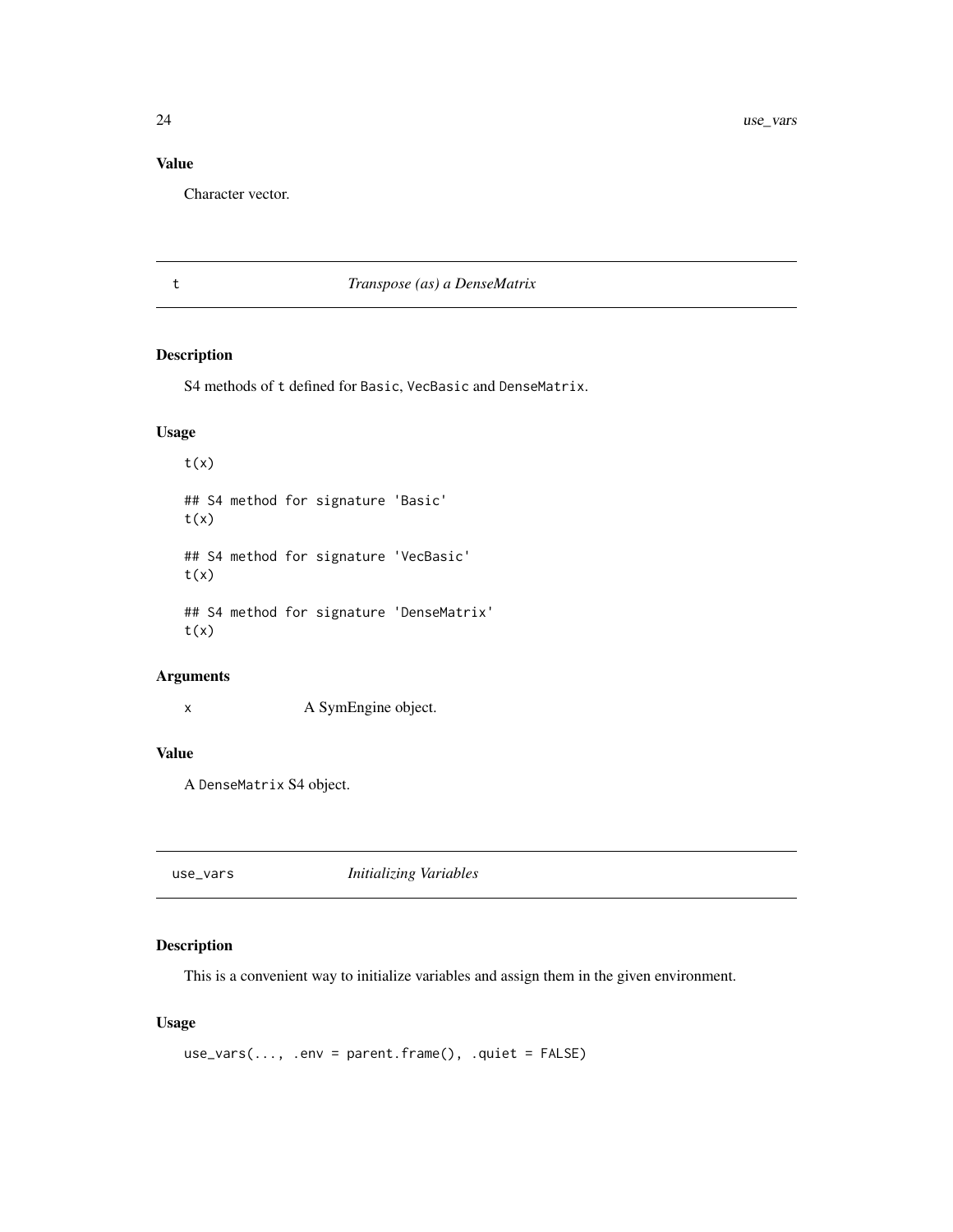#### <span id="page-24-0"></span>Vector 25

#### Arguments

| $\cdots$ | All the arguments will be quoted and parsed, if a argument is named, the name<br>will be used as the name of variable to assign, otherwise the argument can only<br>be a symbol. |
|----------|----------------------------------------------------------------------------------------------------------------------------------------------------------------------------------|
| .env     | Environment to assign.                                                                                                                                                           |
| .quiet   | Whether to supress the message.                                                                                                                                                  |

#### Value

Invisibly returns a list of assigned variables.

#### Examples

```
use_vars(x, y, expr = "a + b", p = 3.14)
p * x + y
expand(expr^2L)
rm(x, y, expr, p)
```
<span id="page-24-1"></span>

Vector *Symbolic Vector*

#### <span id="page-24-2"></span>Description

A symbolic vector is represented by VecBasic S4 class. Vector and V are constructors of VecBasic.

#### Usage

 $Vector(x, \ldots)$ 

 $V(\ldots)$ 

#### Arguments

x, ... R objects.

#### Details

There are some differences between Vector and V.

- For double values, V will check whether they are whole number, and convert them to integer if so. Vector will not.
- V does not accept "non-scalar" arguments, like Vector(c(1,2,3)).

#### Value

A VecBasic.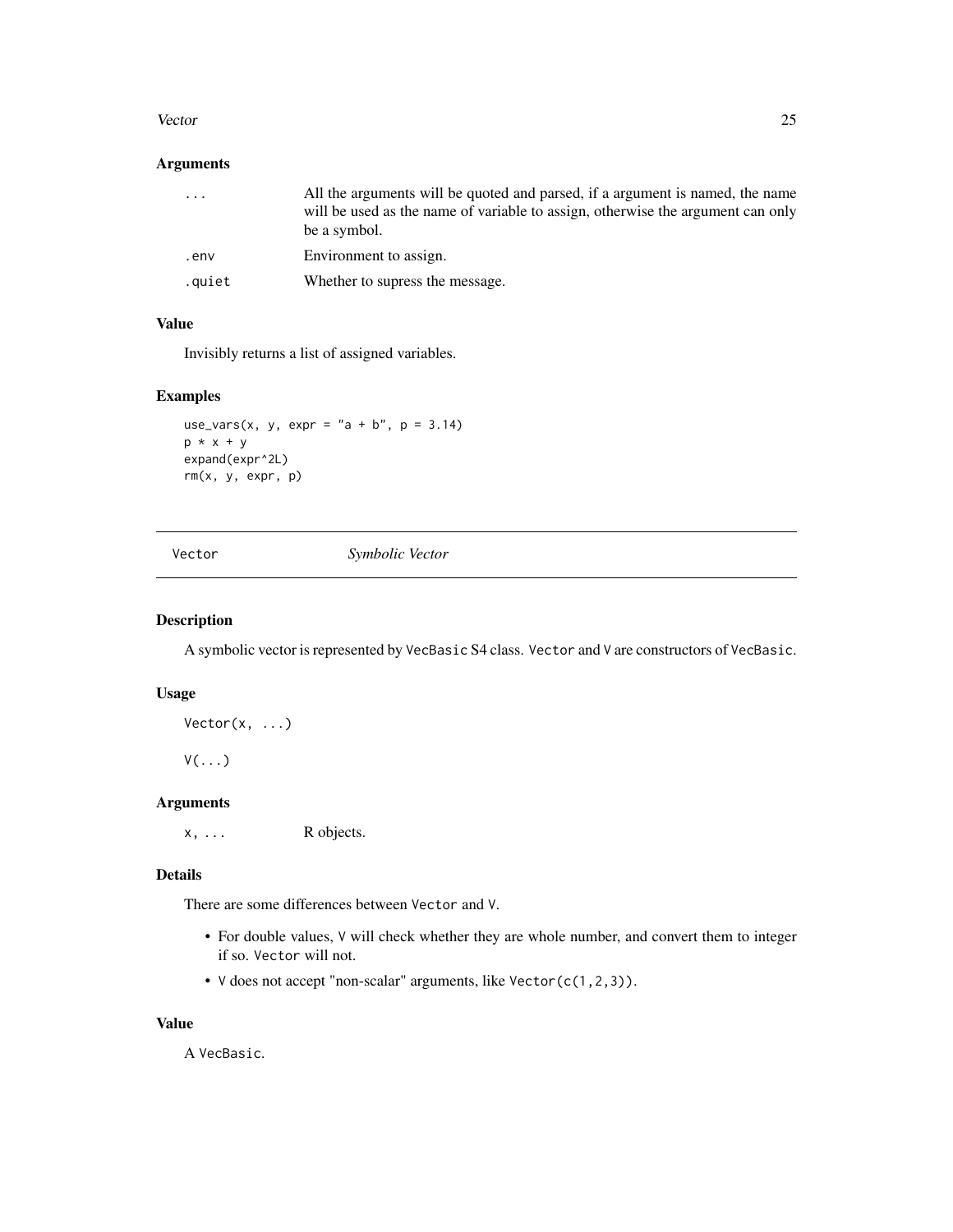26 Vector and the set of the set of the set of the set of the set of the set of the set of the set of the set of the set of the set of the set of the set of the set of the set of the set of the set of the set of the set of

### Examples

```
a <- S("a")
b \leq S("b")Vector(a, b, a + b, 42L)
Vector(list(a, b, 42L))
Vector(1,2,a)
V(1,2,a)
```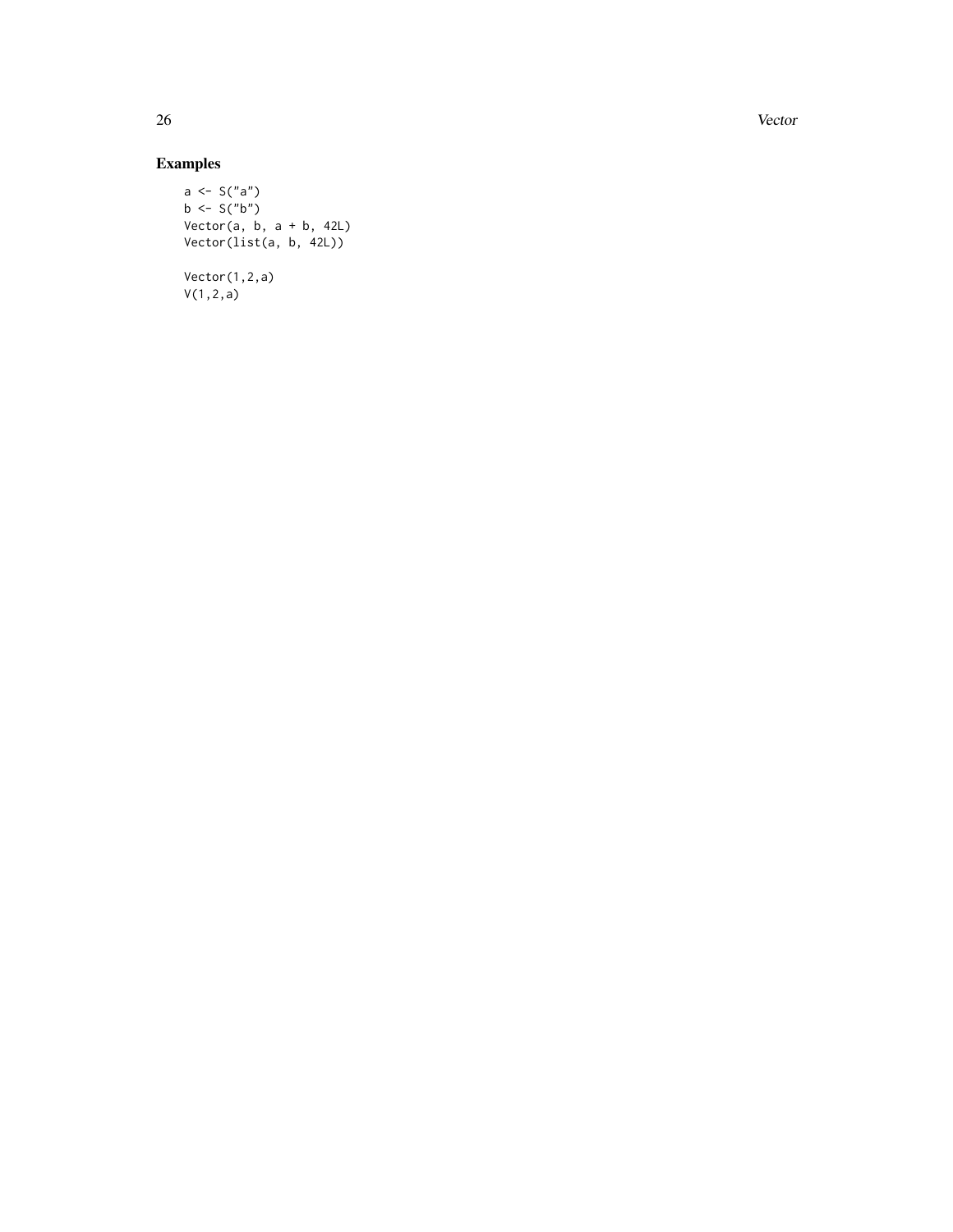# <span id="page-26-0"></span>**Index**

!=,Basic,Basic-method *(*==,Basic,Basic-method*)*, [3](#page-2-0) +,SymEngineDataType,missing-method *(*==,Basic,Basic-method*)*, [3](#page-2-0) -,SymEngineDataType,missing-method *(*==,Basic,Basic-method*)*, [3](#page-2-0) ==,Basic,Basic-method, [3](#page-2-0) ==,DxdtOdeConstructor,ANY-method *(*dxdt*)*, [10](#page-9-0) [,DenseMatrix-method *(*as.matrix.DenseMatrix*)*, [6](#page-5-0) [,VecBasic-method *(*length,VecBasic-method*)*, [17](#page-16-0) [<-,DenseMatrix-method *(*as.matrix.DenseMatrix*)*, [6](#page-5-0) [<-,VecBasic-method *(*length,VecBasic-method*)*, [17](#page-16-0) [[,DenseMatrix,ANY-method *(*as.matrix.DenseMatrix*)*, [6](#page-5-0) [[,VecBasic,numeric-method *(*length,VecBasic-method*)*, [17](#page-16-0) [[<-,DenseMatrix-method *(*as.matrix.DenseMatrix*)*, [6](#page-5-0) [[<-,VecBasic-method *(*length,VecBasic-method*)*, [17](#page-16-0) %\*%,DenseMatrix,DenseMatrix-method *(*==,Basic,Basic-method*)*, [3](#page-2-0) %\*%,DenseMatrix,VecBasic-method *(*==,Basic,Basic-method*)*, [3](#page-2-0) %\*%,DenseMatrix,vector-method *(*==,Basic,Basic-method*)*, [3](#page-2-0) %\*%,VecBasic,DenseMatrix-method *(*==,Basic,Basic-method*)*, [3](#page-2-0) %\*%,VecBasic,VecBasic-method *(*==,Basic,Basic-method*)*, [3](#page-2-0) %\*%,vector,DenseMatrix-method *(*==,Basic,Basic-method*)*, [3](#page-2-0)

Arith,SymEngineDataType,vector-method *(*==,Basic,Basic-method*)*, [3](#page-2-0) Arith,vector,SymEngineDataType-method *(*==,Basic,Basic-method*)*, [3](#page-2-0) as.character,Basic-method, [5](#page-4-0) as.character,VecBasic-method *(*as.character,Basic-method*)*, [5](#page-4-0) as.function.BasicOrVecBasic *(*lambdify*)*, [15](#page-14-0) as.integer,Basic-method *(*as.character,Basic-method*)*, [5](#page-4-0) as.integer,VecBasic-method *(*as.character,Basic-method*)*, [5](#page-4-0) as.language *(*as.character,Basic-method*)*, [5](#page-4-0) as.language,Basic-method *(*as.character,Basic-method*)*, [5](#page-4-0) as.matrix.DenseMatrix, [6](#page-5-0) as.numeric,Basic-method *(*as.character,Basic-method*)*, [5](#page-4-0) as.numeric,VecBasic-method *(*as.character,Basic-method*)*, [5](#page-4-0) atan2,SymEngineDataType,SymEngineDataType-method *(*LCM*)*, [16](#page-15-0) Basic, *[23](#page-22-0)* Basic *(*S*)*, [19](#page-18-0) Basic(), *[22](#page-21-0)* beta,SymEngineDataType,SymEngineDataType-method *(*LCM*)*, [16](#page-15-0) c,BasicOrVecBasic-method *(*length,VecBasic-method*)*, [17](#page-16-0) cbind.SymEngineDataType, [7](#page-6-0) choose *(*LCM*)*, [16](#page-15-0) choose,SymEngineDataType-method *(*LCM*)*,

```
Arith,SymEngineDataType,SymEngineDataType-method
Constant (S), 19
        (==,Basic,Basic-method), 3
                                                 Constant(), 22
```
[16](#page-15-0)

codegen, [7](#page-6-0)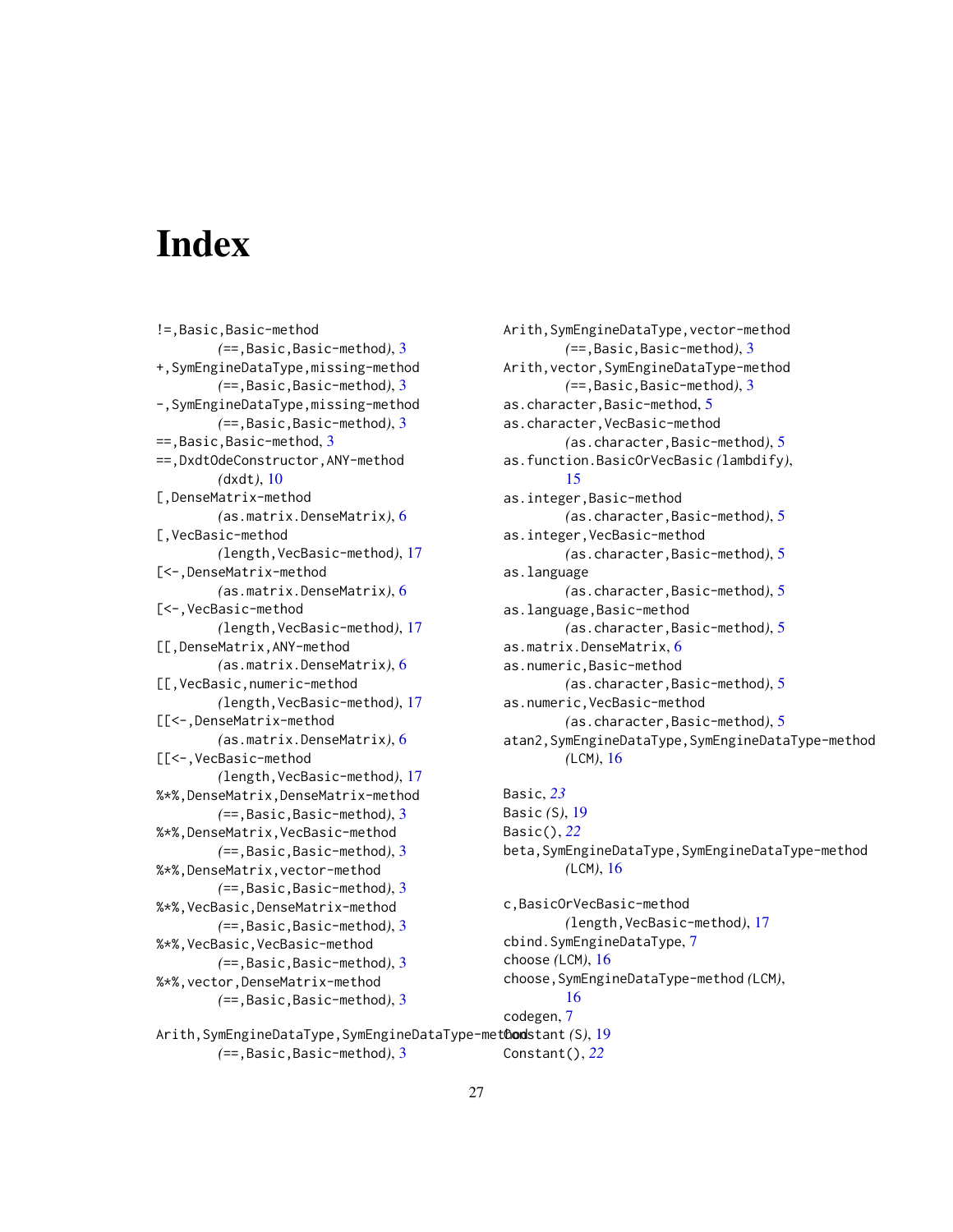cospi,SymEngineDataType-method *(*==,Basic,Basic-method*)*, [3](#page-2-0) D, SymEngineDataType-method, [8](#page-7-0) det, [8](#page-7-0) det,DenseMatrix-method *(*det*)*, [8](#page-7-0) digamma,SymEngineDataType-method *(*LCM*)*, [16](#page-15-0) dim,DenseMatrix-method *(*as.matrix.DenseMatrix*)*, [6](#page-5-0) dim<-,Basic-method *(*as.matrix.DenseMatrix*)*, [6](#page-5-0) dim<-,DenseMatrix-method *(*as.matrix.DenseMatrix*)*, [6](#page-5-0) dim<-,VecBasic-method *(*as.matrix.DenseMatrix*)*, [6](#page-5-0) dimnames,DenseMatrix-method *(*as.matrix.DenseMatrix*)*, [6](#page-5-0) dimnames<-,DenseMatrix-method *(*as.matrix.DenseMatrix*)*, [6](#page-5-0) dirichlet\_eta *(*LCM*)*, [16](#page-15-0) DoubleVisitor, [9,](#page-8-0) *[15](#page-14-0)* dxdt, [10](#page-9-0) erf *(*LCM*)*, [16](#page-15-0) erfc *(*LCM*)*, [16](#page-15-0) evalf, [12](#page-11-0) expand, [13](#page-12-0) expm1,SymEngineDataType-method *(*==,Basic,Basic-method*)*, [3](#page-2-0) factorial *(*LCM*)*, [16](#page-15-0) factorial,SymEngineDataType-method *(*LCM*)*, [16](#page-15-0) free\_symbols *(*get\_type*)*, [14](#page-13-0) Function, [13](#page-12-0) function\_symbols *(*get\_type*)*, [14](#page-13-0) FunctionSymbol *(*Function*)*, [13](#page-12-0) GCD *(*LCM*)*, [16](#page-15-0) get\_args *(*get\_type*)*, [14](#page-13-0) get\_args(), *[22](#page-21-0)* get\_hash *(*get\_type*)*, [14](#page-13-0) get\_name *(*get\_type*)*, [14](#page-13-0) get\_prec *(*get\_type*)*, [14](#page-13-0) get\_str *(*get\_type*)*, [14](#page-13-0) get\_type, [14](#page-13-0) get\_type(), *[22](#page-21-0)*

kronecker\_delta *(*LCM*)*, [16](#page-15-0)

lambdify, *[10](#page-9-0)*, [15](#page-14-0) lambertw *(*LCM*)*, [16](#page-15-0) LCM, [16](#page-15-0) length, DenseMatrix-method *(*as.matrix.DenseMatrix*)*, [6](#page-5-0) length,VecBasic-method, [17](#page-16-0) log,SymEngineDataType-method *(*==,Basic,Basic-method*)*, [3](#page-2-0) log10,SymEngineDataType-method *(*==,Basic,Basic-method*)*, [3](#page-2-0) log1p,SymEngineDataType-method *(*==,Basic,Basic-method*)*, [3](#page-2-0) log2,SymEngineDataType-method *(*==,Basic,Basic-method*)*, [3](#page-2-0) lowergamma *(*LCM*)*, [16](#page-15-0) Math,SymEngineDataType-method *(*==,Basic,Basic-method*)*, [3](#page-2-0) Matrix, [18](#page-17-0) Matrix(), *[22](#page-21-0)* nextprime *(*LCM*)*, [16](#page-15-0) ODESystem *(*dxdt*)*, [10](#page-9-0) predict,ODESystem-method *(*dxdt*)*, [10](#page-9-0) prod,SymEngineDataType-method *(*==,Basic,Basic-method*)*, [3](#page-2-0) psigamma,SymEngineDataType-method *(*LCM*)*, [16](#page-15-0)

rbind.SymEngineDataType *(*cbind.SymEngineDataType*)*, [7](#page-6-0) Real *(*S*)*, [19](#page-18-0) Real(), *[22](#page-21-0)* rep,Basic-method *(*length,VecBasic-method*)*, [17](#page-16-0) rep,VecBasic-method *(*length,VecBasic-method*)*, [17](#page-16-0)

#### S, *[14](#page-13-0)*, [19,](#page-18-0) *[23](#page-22-0)*

S(), *[22](#page-21-0)* sinpi,SymEngineDataType-method *(*==,Basic,Basic-method*)*, [3](#page-2-0) solve, [20](#page-19-0) solve,Basic-method *(*solve*)*, [20](#page-19-0) solve,DenseMatrix-method *(*solve*)*, [20](#page-19-0) solve,VecBasic-method *(*solve*)*, [20](#page-19-0) subs, [21](#page-20-0)